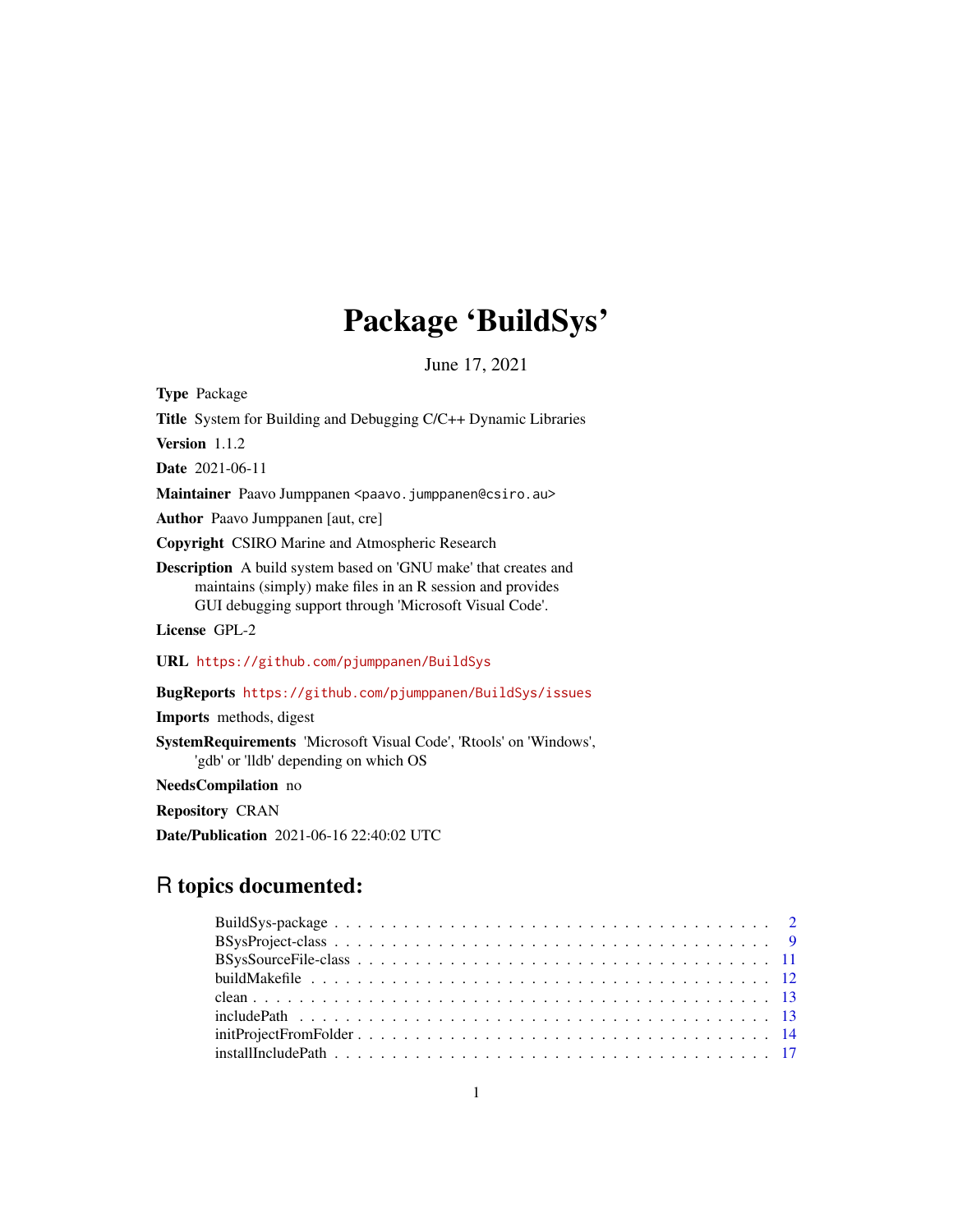# <span id="page-1-0"></span>2 BuildSys-package

| Index | 26 |
|-------|----|

<span id="page-1-1"></span>BuildSys-package *System for Building and Debugging C/C++ Dynamic Libraries*

#### Description

A build system based on 'GNU make' that creates and maintains (simply) make files in an R session and provides GUI debugging support through 'Microsoft Visual Code'.

#### Details

In the standard *R* approach dynamic libraries are typically built using the *R CMD* interface. That interface in turn uses the *GNU make* system to build the library through a generic makefile bundled with *R*. This is presumably done to simplify the process of building dynamic libraries for the less experience. The downside however, is adding complexity to the process when doing more esoteric programming that makes use of static or dynamic libraries outside of those bundled with *R*. In those cases it is likely that we may need to specify compiler include options to be able to successfully compile the code but *R CMD SHLIB* provides no direct method of acomplishing this task. Instead we have to create a *Makevars* file that defines the variables PKG\_CFLAGS, PKG\_CXXFLAGS or PKG\_FFLAGS to achieve the desired outcome.

It is also common to have build issues with libraries not linking because of missing dependencies or link order issues (libraries must be linked in the correct order with *gcc* to ensure error free linking). Resolving these link related issues is made more complex through the *R CMD* interface because it is no longer possible to simply look at the makefile definition and make modifications to it in an attempt to resolve the build problem. By having a system approach whereby makefiles are the centre of the build process and not obfuscated away in an R installation folder, the process of debugging build issues is made simpler by virtue of the fact that all necessary changes to fix the build are in one file only, and a simple one at that.

Lastly, a major part of developing library code is debugging and standard *R* provides little support for that. Developers typically rely on *gdb / lldb* command line driven debugger support, which is daunting for an inexperienced user, so much so that many will simply resort to print statement based debugging approaches, which whilst capable of resolving bugs, is a cumbersome and slow approach. What is required is an easy to use and full featured GUI based debugger and to that end, *Microsoft Visual Code* coupled with the machine interface (/MI) support in *gdb / lldb* provide the perfect solution.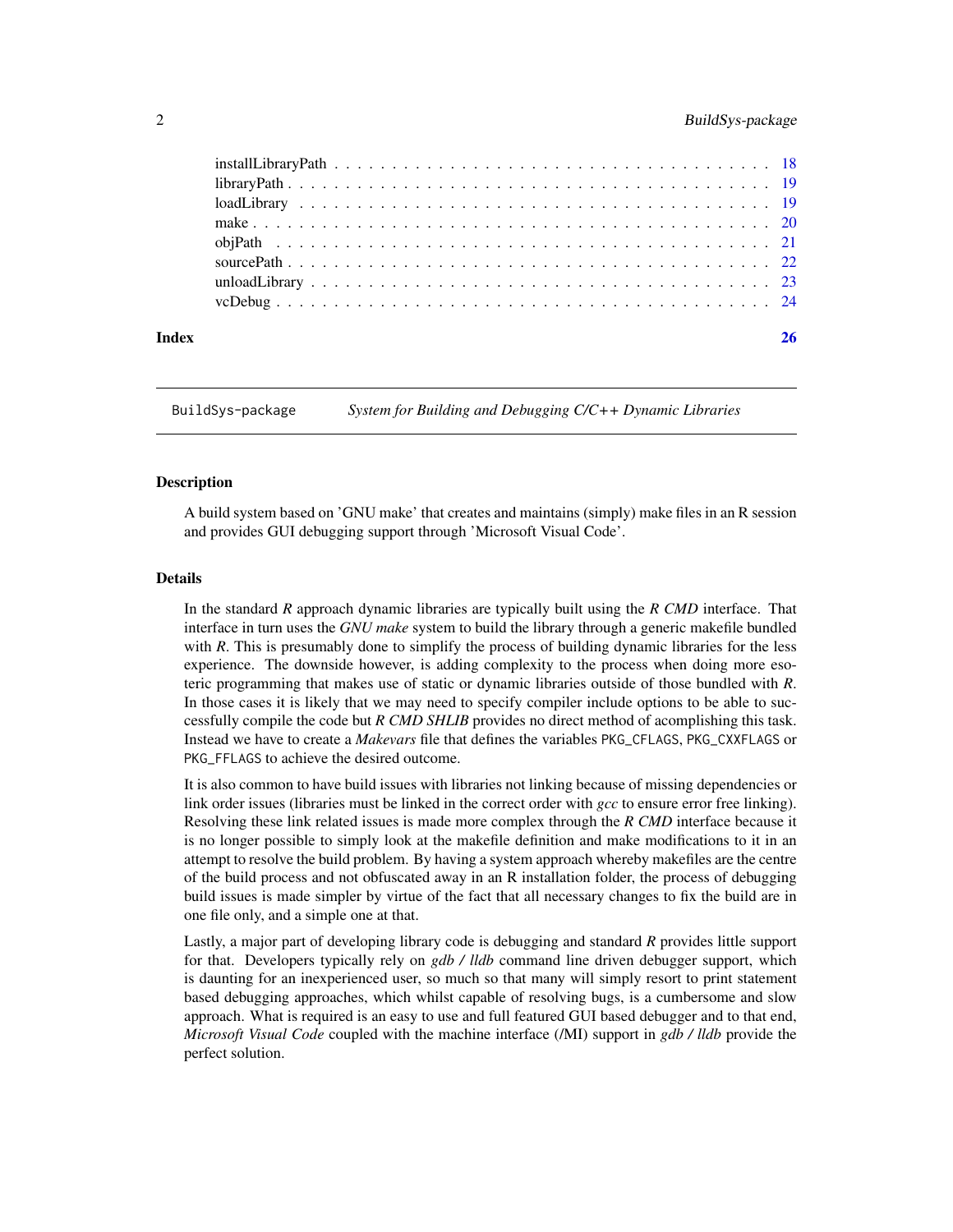# BuildSys-package 3

BuildSys provides a simple but complete and flexible way to create project makefiles, build libraries and launch GUI based debug sessions, all from within *R*. The makefiles it creates are permanent rather than transitory so in the event of build troubles it is easy to resort to tinkering with the makefile to resolve the cause of the build problem and then reflect the necessary fixes in the *R* based project definition.

Project Creation: BuildSys encapsulates a C/C++ dynamic library project definition into an S4 class BSysProject. To create a new project we simply create a new instance of that class and BuildSys will construct the appropriate project definition. For example,

Project <-new("BSysProject","./MyFolder")

will search the directory ./MyFolder for source files (.c,.cpp etc) and add them to the project definition. In searching for source files it will also scan the found source files for include statements and any found includes will be saved as dependencies for the give source file. No attempt is made to properly parse the source so if the code uses conditional preprocessing statements the situation may arrise that an include file is marked as a dependency when for the given build configuration it may not be. In any case, this will not affect the ability to correctly build the library but will just mean the dependencies are marked wider than true.

Another feature of the dependency check is that any include files not found are considered externalities and if they belong to a known set, will result in the automatic addition of library and include path dependencies for the project. Currently BuildSys knows about TMB.hpp,Rcpp.hpp and RcppEigen.hpp, so if any of these are included into the source file then the necessary include file and define dependencies will be added. This added feature means *TMB* and *Rcpp* users have minimalistic usage requirements to construct libraries with BuildSys and need not provide any additional information other than the working folder and possibly the source files being compiled. A typical project will also need to be given a name but if there is only one source file then the name can be omitted and is inferred from the filename of the source file. For instance, we can explicitly name the project with,

Project <- new("BSysProject", WorkingFolder="./MyFolder", Name="MyProject")

A WorkingFolder must be provided which names the folder where the source code resides and can be either an absolute path or one relative to the *R* working directory.

Finally, if our project is hierarchical in its structure (eg. having source in one folder, header files in another folder, and binary output in yet another) BuildSys can accomodate that too. In such case we set Flat=FALSE with,

Project <-new("BSysProject",WorkingFolder="./MyFolder",Name="MyProject",Flat=FALSE) For this case the relevent folders are,

MyFolder/src MyFolder/include MyFolder/obj

These sub folder names are the default behaviour. If these sub folder names are not as required they can be renamed using the SourceName, IncludeName and ObjName arguments in the BSysProject initilizer. That is,

Project <-new("BSysProject",WorkingFolder="./MyFolder",Name="MyProject",Flat=FALSE,SourceName="sou Given an existing project, we can also re-initialize it using the initProjectFromFolder method which has the same argument list as the initialize method (it is actually called from the initialize method). For instance, as with the above,

Project <-initProjectFromFolder(Project,WorkingFolder="./MyFolder",Name="MyProject",Flat=FALSE,Sou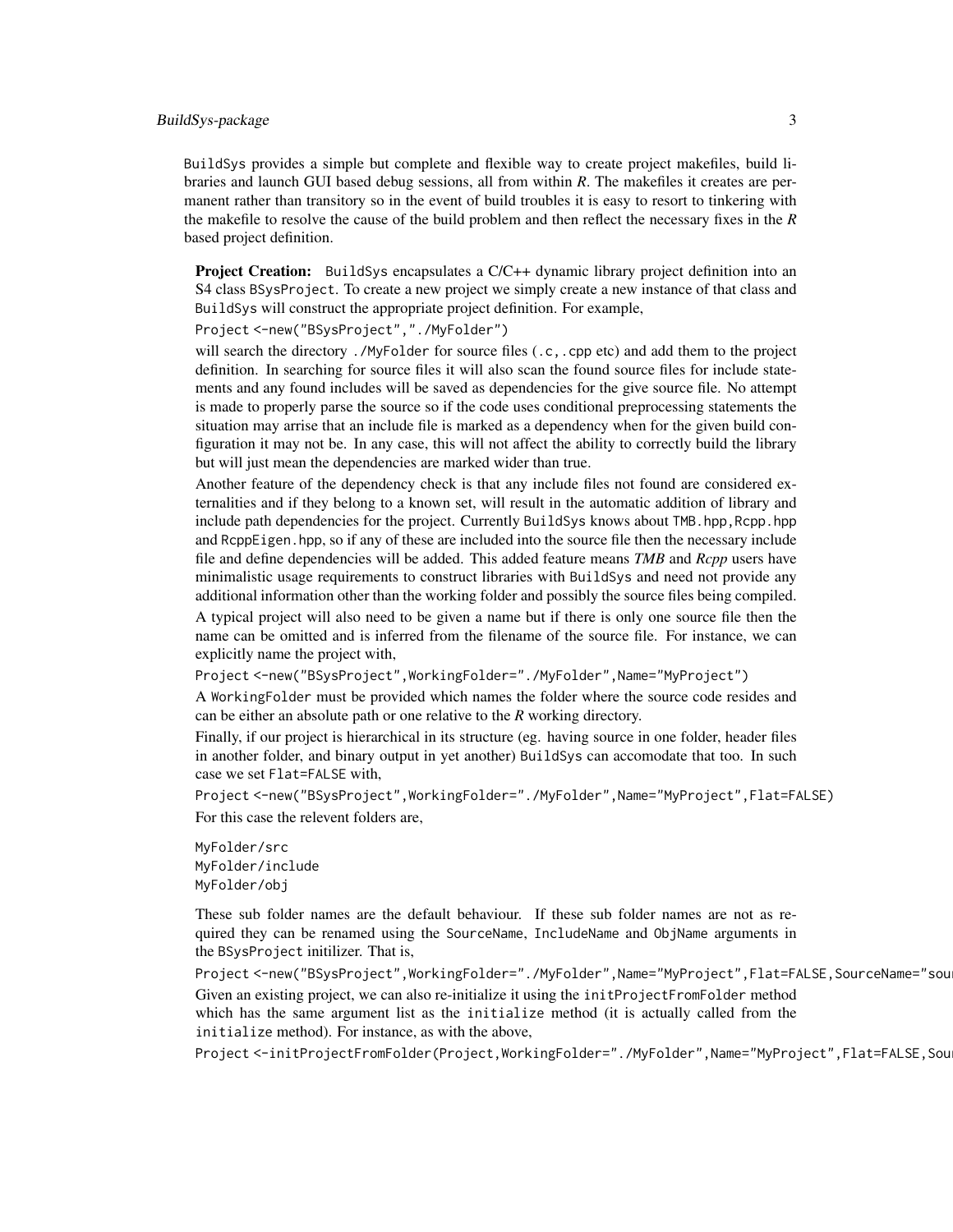Project Compilation: Once we have constructed a Project object compilation is simply a matter of calling the make method. As with traditional GNU makefiles, calling make with no arguments compiles the dynamic library. Calling make with a "clean" argument erases all object files and the built dynamic library. For example,

make(Project) # Compiles the source files and links the dynamic library

make(Project, "clean") # deletes all .o object files and the dynamic library

Since the makefile is permanent a subsequent call to make for an already built project will return immediately as the library is already present and up to date. If a source file is altered then only the files with stale dependencies will be recompiled and linked into a new dynamic library build. Internally make will call the buildMakefile method to first construct an up to date makefile representing the project. Each makefile has an *md5 digest* in it which will be updated should you alter the project at all and this stamp is then used to determine if the makefile needs reconstruction. If the makefile is re-constructed during a call to make then a make clean operation will be carried out to ensure the entire project is re-built. This should ensure that the state of the project, makefile and the build remains in sync.

Finally, if your project needs to install the library and/or include files to a specific location, that behaviour is also catered for in BuildSys. Simply specify the install locations with the InstallLibraryName and InstallIncludeName arguments in the BSysProject initializer. For instance,

Project <-new("BSysProject",WorkingFolder="./MyFolder",Flat=F,InstallLibraryName="inst/lib",Instal

Loading and Unloading the Library: Once the project is made using the make method the dynamic library can be loaded into *R* memory. We do so using the loadLibrary method and we can similarly unload the library using the unloadLibrary method. The library name is based upon the project name and the path to the library can be obtained with the libraryPath method. For example,

loadLibrary(Project) # load the library built by Project

unloadLibrary(Project) # unload the library built by Project

libraryPath(Project) # return the path to the library built by Project

Debugging the Library: To debug a dynamic library a debug build must be made to include the symbolic information needed with the dynamic library. By default, projects constructed using BuildSys will be created as debug builds. This is controlled by the Debug argument supplied in the call to the BSysProject initilizer. For instance,

Project <-new("BSysProject",Debug=TRUE)

creates a debug enabled project whereas,

Project <-new("BSysProject",Debug=FALSE)

create a release / optimised project. For an existing project we can make a debug build by supplying the Debug argument to the call to the make method as with,

Project <-make(Project,Debug=TRUE)

Recall that for *S4 class methods* to change the object state we need to assign the returned modified object to the original one, which is why the above example assigns the make call to Project.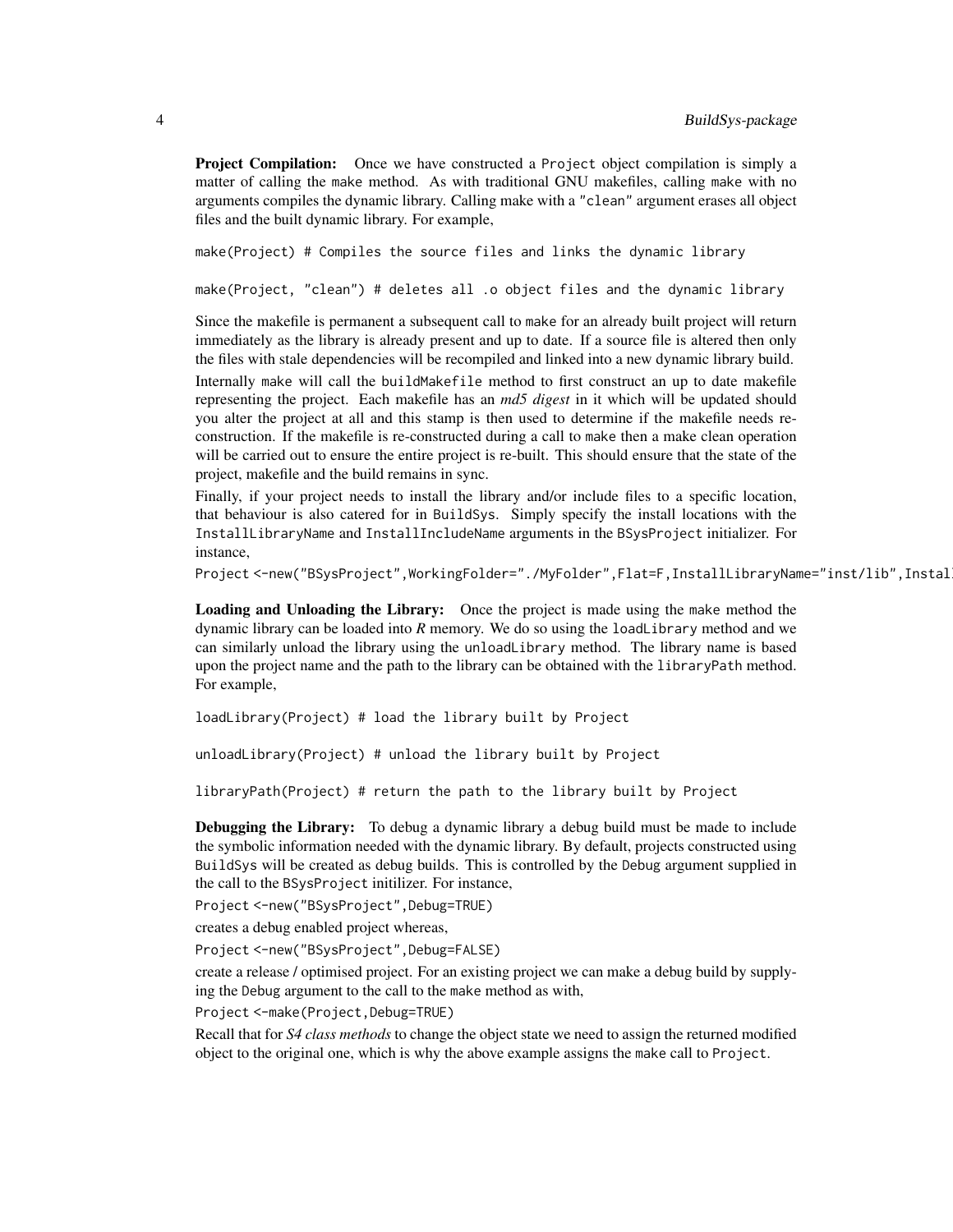# BuildSys-package 5

Debugging is handled through *Microsoft Visual Code* and *gdb / lldb* and it is assumed that these components are installed and functional. For information regarding the installation of these components consult the next section.

To debug an existing dynamic library (built from a BSysProject) simply call the vcDebug method as follows.

vcDebug(Project) # Debug the library created by project

Calling this method will open an instance of *Microsoft Visual Code* that is correctly initialised to debug your library code. Within *Visual Code* you can open the source file/s of your library, set breakpoints and run a debug session. To run a debug session select the *run/Start Debugging* menu item. Doing so will result in a new instance of *R* being launched which contains the same environment (including loaded packages and loaded dynamic libraries) as the parent *R* session where vcDebug was first called. This *R* session is your *sandbox* to safely debug your library in and leaves the parent *R* session safe from loss should your code crash *R* completely.

Typically when debugging a new library the library requires  $R$  setup code to initialise as a foundation for library use and/or testing. With BuildSys you should perform this initial setup of *R* in the parent *R* session before calling vcDebug so that you never have to initialise *R* in your debug session. Its correct state will have been initialised from the parent *R* session.

Software Installation Requirements for Debugging: In order to debug code with BuildSys *Microsoft Visual Code* must be installed. You can download and install this software from here: [Download Visual Studio Code](https://code.visualstudio.com/download)

Choose the appropriate installer for your operating system. On Windows and Linux the installer should include *code* in the PATH environment variable. Verify this by opening a new shell/command prompt and typing,

code

and enter. If *Visual Code* starts then the PATH enviroment variable is correctly set. If it fails to start then add it to the system PATH environment variable.

On MacOS the application name is Visual Studio Code.app and is an application bundle. For it to be usable by *BuildSys* drag the *Visual Studio Code* application bundle to the *Applications* folder using *Finder*.

On *Windows* you will have to install *Rtools* which you can find here:

#### [Using Rtools40 on Windows](https://cran.r-project.org/bin/windows/Rtools/)

You will need to add *R* and *Rtools* to the system *Path*. For instance add,

C:\rtools40\mingw64\bin\ C:\rtools40\usr\bin\ C:\Program Files\R\R-4.0.1\bin\x64\

but be aware that the locations may differ in your case depending on which version of *R* and *Rtools* and where these products were installed. To set environment variables in *Windows 10*,

- 1. Open the Start Search, type in "env", and choose "Edit the system environment variables":
- 2. Click the "Environment Variables..." button.
- 3. Set the environment variables as needed. The New button adds an additional variable.
- 4. Dismiss all of the dialogs by choosing "OK". Your changes are saved!

In Windows after installing *Rtools* we also need to install *gdb*. To install *gdb*, open an *MSYS2* shell (In explorer migrate to the Rtools40 folder and double click on *msys2.exe*) and enter the following commands,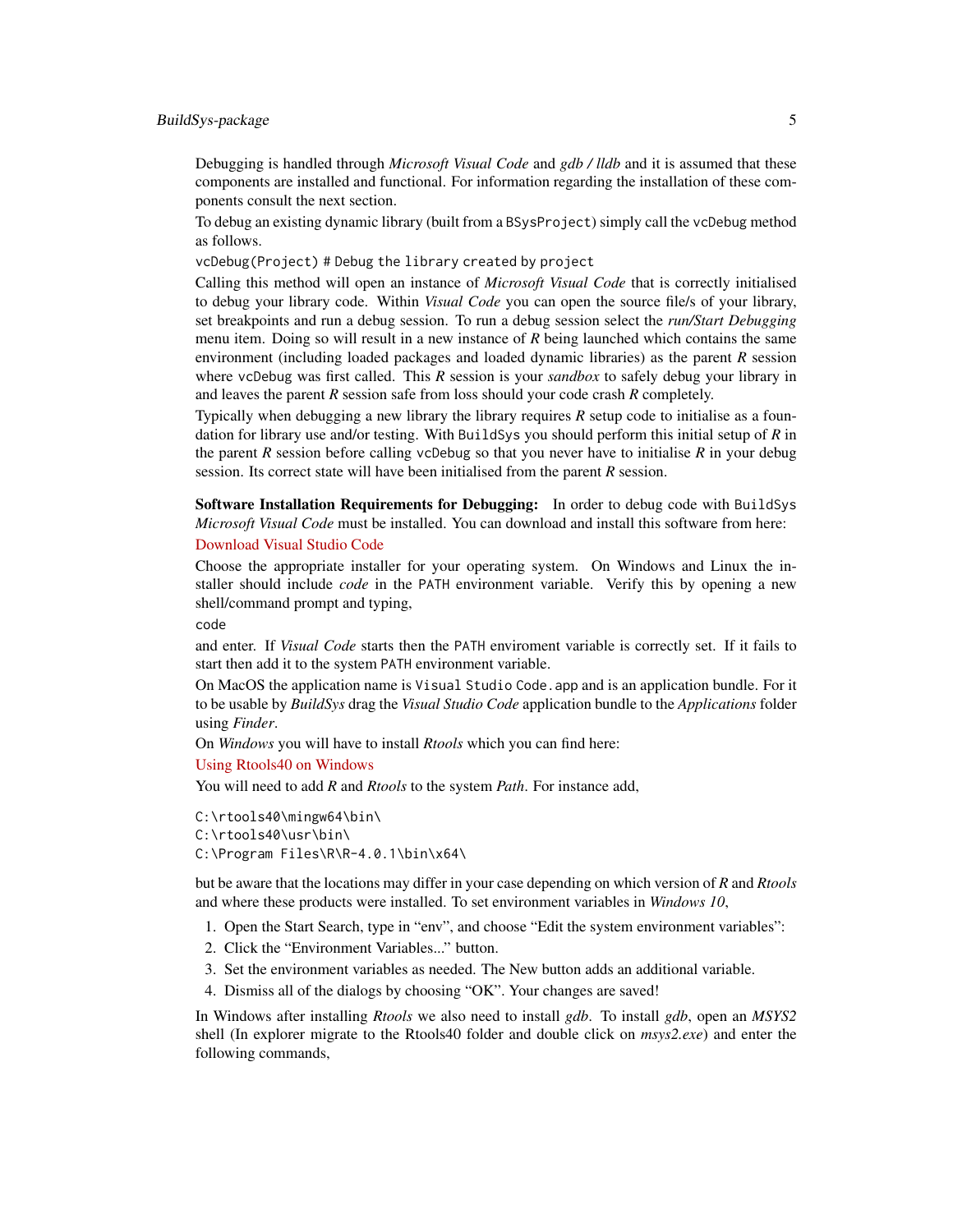```
pacman -Sy
pacman -S mingw-w64-{i686,x86_64}-gdb
```
After installing verify that *gdb* is installed by opening a new *DOS box* and typing, gdb -v

If all is correct it should respond with something like,

GNU gdb (GDB) 8.3.1 Copyright (C) 2019 Free Software Foundation, Inc. License GPLv3+: GNU GPL version 3 or later <http://gnu.org/licenses/gpl.html> This is free software: you are free to change and redistribute it. There is NO WARRANTY, to the extent permitted by law.

On *MacOS / OS X* you will need to install *Xcode* to have access to both *clang* and *lldb*. Go to *Mac App Store* and download and install *Xcode*.

On *Linux* you will need to have *gcc* installed. Installation of *gcc* on *Linux* is omitted because of the many and varied ways to do so depending on the distribution being used. Please consult *Google* on this topic for more information on installing development tools on *Linux*.

On *Windows* and *Linux*, you will also need to install the *Microsoft C/C++ IntelliSense, debugging, and code browsing* extension in *Microsoft Visual Code*. To install, press *Ctrl+Shift+X* and search for *C/C++* and then click on *Install* beside the *Microsoft C/C++ IntelliSense, debugging, and code browsing* entry in the list. On *MacOS / OS X* you will need to install the *Microsoft C/C++ IntelliSense, debugging, and code browsing* and *CodeLLDB* extensions. To install press *CMD+Shift+X* and search for *C/C++* and then click on *Install* beside the *Microsoft C/C++ IntelliSense, debugging, and code browsing* entry in the list, then also search for *CodeLLDB* and click on the *Install* next to *Native debugger based on LLDB* in the list.

On *MacOS (OS X 10.11 and later) Apple* introduced *System Integrity Protection* which restricts the ability to debug your code from within an R session. To debug code in R using *BuildSys* and *CodeLLDB* will require that the debugging restrictions are disabled. To do so shutdown *MacOS*, then press and hold down *CMD+R* keys while pressing the power button and keep them depressed until you see a language selection dialog. After selecting the language you should see the *Utilities Window*. In the menu bar at the top of the screen select the *utilities/Terminal* menu and in the terminal session enter the follow command:

csrutil enable --without debug

You will be prompted for your password. Enter your password to carry out the command. If successful you will be presented with a warning about it being a non-standard configuration. Now re-boot your Mac by selecting the re-boot option from the Apple menu at the top of the screen. You should now be able to debug your R dynamic libraries with *BuildSys*.

# Note

If the absolute path to source and dynamic library files contains spaces then debugging in *Visual Code* fails to function correctly. To ensure code is debuggable users will need to avoid putting code in folders with whitespace in the folder names.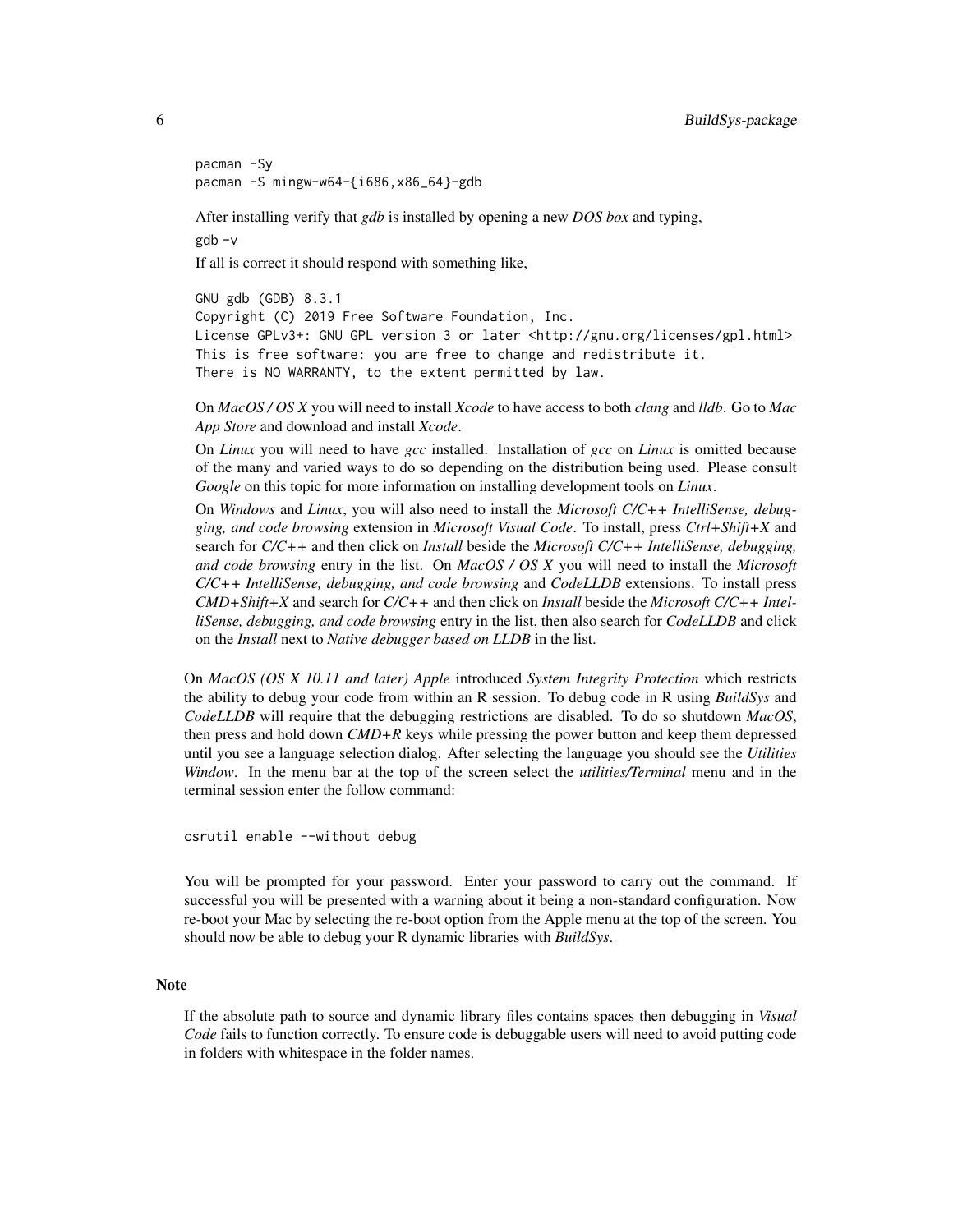```
BuildSys-package 7
```
# Author(s)

Paavo Jumppanen [aut, cre]

Maintainer: Paavo Jumppanen <paavo.jumppanen@csiro.au>

# See Also

[Debug C++ in Visual Studio Code](https://code.visualstudio.com/docs/cpp/cpp-debug) [Disabling and Enabling System Integrity Protection](https://developer.apple.com/documentation/security/disabling_and_enabling_system_integrity_protection) [Enabling](https://developer.apple.com/forums/thread/17452) [parts of System Integrity Protection while disabling specific parts?](https://developer.apple.com/forums/thread/17452) [make](#page-19-1) [buildMakefile](#page-11-1) [vcDebug](#page-23-1) [loadLibrary](#page-18-1) [unloadLibrary](#page-22-1) [libraryPath](#page-18-2) [sourcePath](#page-21-1) [includePath](#page-12-1) [objPath](#page-20-1) [installLibraryPath](#page-17-1) [installIncludePath](#page-16-1) [clean](#page-12-2)

# Examples

```
ProjectFolder <- tempdir()
# Create source file for finite convolution example in "Writing R Extensions"
lines <- c(
"#include <R.h>",
"#include <Rinternals.h>",
" ""SEXP convolve2(SEXP a, SEXP b)",
"{",
    int na, nb, nab;",
     double *xa, *xb, *xab;",
    SEXP ab;",
\frac{n}{n},
    a = PROTECT(coerceVector(a, REALSXP));",
" b = PROTECT(coerceVector(b, REALSXP));",
    na = length(a); nb = length(b); nab = na + nb - 1;",ab = PROTECT(allocVector(REALSXP, nab));"
    xa = REAL(a); xb = REAL(b); xab = REAL(ab);"for(int i = 0; i < nab; i++) xab[i] = 0.0;",
     for(int i = 0; i < na; i++)'',
         for(int j = 0; j < nb; j++) xab[i + j] += xa[i] * xb[j];",
     UNPROTECT(3);",
     return ab;",
"}")
SourceFilePath <- paste0(ProjectFolder, "/convolve.c")
writeLines(lines, SourceFilePath)
# digest need not be loaded but the digest package needs to be installed
# as it is used to create a digest of the project to track the need for
# makefile re-creation.
require(BuildSys)
```
# create project to build shared library, a flat project with source in current working directory. Project <- new("BSysProject", ProjectFolder)

# re-initialise project from current working directory, new("BSysProject") calls this internally Project <- initProjectFromFolder(Project, ProjectFolder)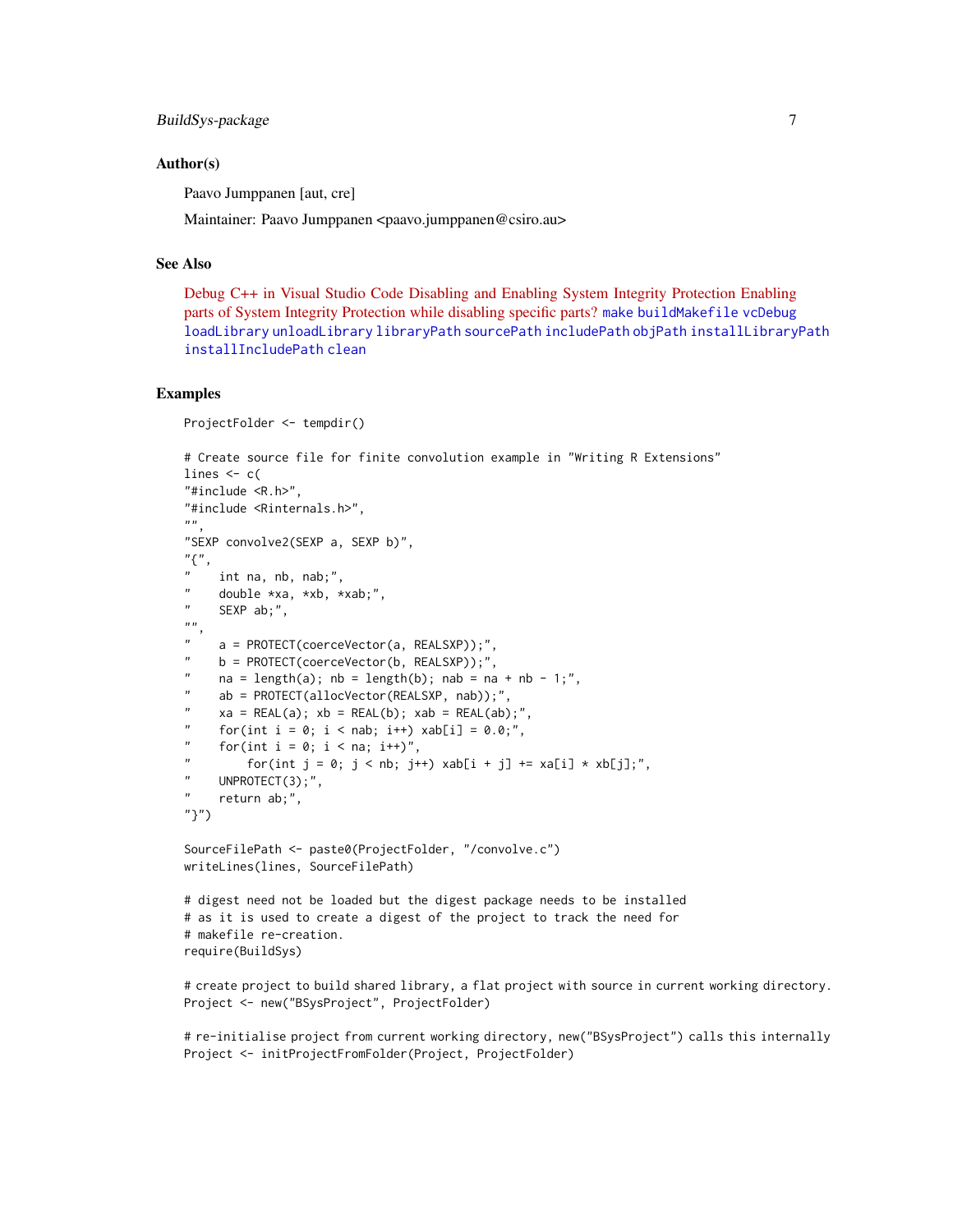```
# build the shared library
make(Project)
# get project library path
libraryPath(Project)
# get project source path
sourcePath(Project)
# get project include path
includePath(Project)
# get project object path
objPath(Project)
# get project install library path
installLibraryPath(Project)
# get project install include path
installIncludePath(Project)
# load the library
loadLibrary(Project)
# R wrapper on .Call
conv <- function(a, b) .Call("convolve2", a, b)
# Test data
a \leftarrow \text{norm}(100)b \leq -rep(1.0, times=10)# call the shared library function
conv(a, b)
## Not run:
# open a debug session - assumes Visual Studio Code is installed as directed in the
# package documentation. This will open a Visual Studio Code session. In that session
# open the convolve.c source file and set breakpoints, then select the "run/start debugging"
# menu to debug. This will start a new R session with the same state as the parent
# R session where vcDebug() is first called. In the new debug session run the following
# command:
#
# conv(a, b)
vcDebug(Project)
## End(Not run)
# unload the shared library
unloadLibrary(Project)
# clean up example
make(Project, "clean")
```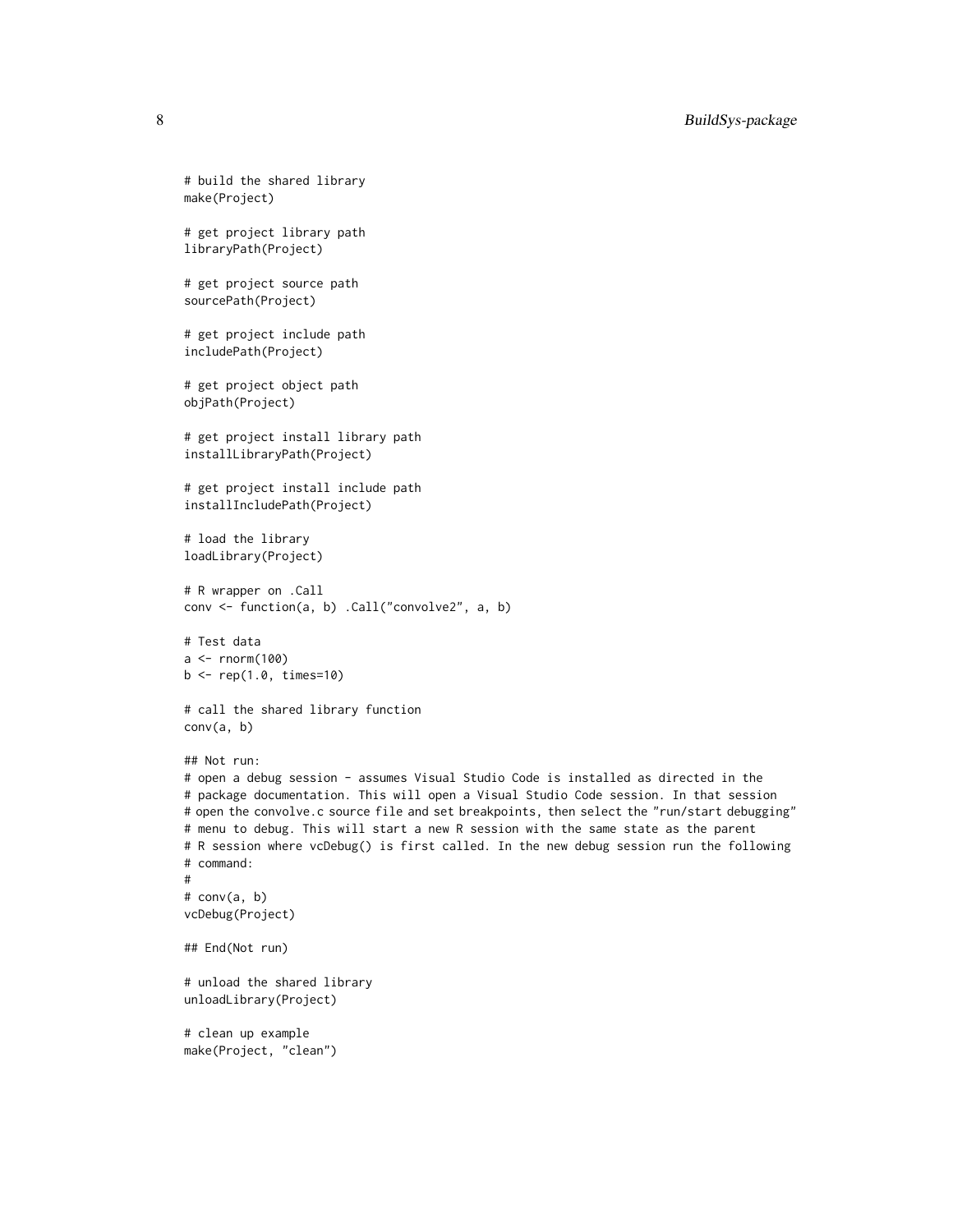<span id="page-8-0"></span>clean(Project) unlink(SourceFilePath)

BSysProject-class *Class* "BSysProject"

#### Description

BSysProject implements a build system based on GNU make that creates and maintains (simply) makefiles in an R session and provides GUI debugging support through Microsoft Visual Code.

# Objects from the Class

Objects can be created by calls of the form:

new("BSysProject", WorkingFolder, Name, SourceFiles, SourceName, IncludeName, ObjName, InstallLibraryName, InstallIncludeName, Flat, Packages, Includes, Defines, Libraries, CFLAGS, CXXFLAGS, FFLAGS, LDFLAGS, LDLIBS, DEFINES, Debug)

For more information consult [initProjectFromFolder](#page-13-1).

#### **Slots**

- WorkingFolder: Object of class "character" that is the absolute path to the root folder of the project.
- ProjectName: Object of class "character" that is the name given to the project and will form the basename of the shared library.
- SourceName: Object of class "character" that is the sub-path / sub-drectory of the source folder (containing .c, .cpp files) in the project.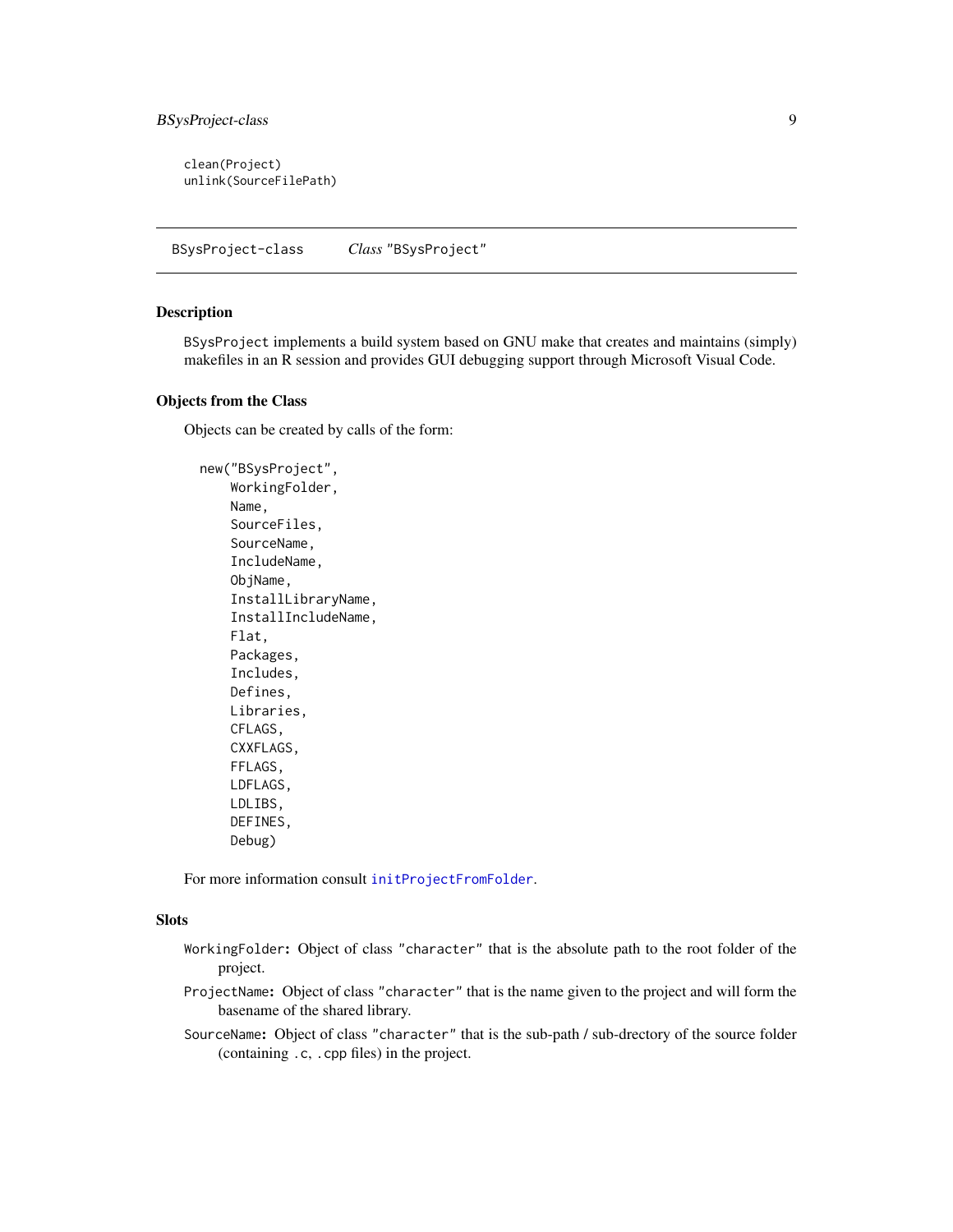- <span id="page-9-0"></span>IncludeName: Object of class "character" that is the sub-path / sub-drectory of the include folder (containing .h, .hpp files) in the project.
- ObjName: Object of class "character" that is he sub-path / sub-drectory of the object folder (containing the compiled .o files) in the project.
- InstallLibraryName: Object of class "character" that is the sub-path / sub-drectory of the folder to install the compiled shared library to.
- InstallIncludeName: Object of class "character" that is the sub-path / sub-drectory of the folder to install the shared library header files to.
- Flat: Object of class "logical" that determines if the project is assumed *flat* or *heirarchical*. If *flat* then all the source and include files are assumed to reside in the WorkingFolder, otherwise they are assumed to be in the sub-folders descibed by the SourceName, IncludeName and ObjName arguments.
- SourceFiles: Object of class "list" is a "BSysSourceFile" list that names the source files of the project.
- Packages: Object of class "character" is a string list that names the packages that this library is depenedent on (C/C++ include dependencies).
- Includes: Object of class "character" is a string list that contains the include paths of external dependencies of the library code.
- Defines: Object of class "character" is a string list that contains preprocessor (*#defines*) defines required to compile the code.
- Libraries: Object of class "character" is a string list that names the additional library dependencies needed to link the library. The format is as required by *gcc*. For instance, "-L/usr/local/lib -lexpat" would constitute a single item in the list.
- CFLAGS: Object of class "character" is a string list naming additional *gcc* flags to apply when compiling .c files.
- CXXFLAGS: Object of class "character" is a string list naming additional *gcc* flags to apply when compiling . cpp files.
- FFLAGS: Object of class "character" is a string list naming additional *gcc* flags to apply when compiling .f files.
- LDFLAGS: Object of class "character" is a string list naming additional *gcc* flags to apply when linking .o files.
- LDLIBS: Object of class "character" is a string list naming additional *gcc* linker flags to apply when linking .o files.
- DEFINES: Object of class "character" is a string list that contains preprocessor (*#defines*) defines supplied when compiling the code.
- IsDebug: Object of class "logical" is a Boolean that indicates whether to create a debug build.

DebugState: Object of class "list" used internally to manage debugging.

# Methods

buildMakefile signature(.Object = "BSysProject"): see [buildMakefile](#page-11-1)

includePath signature(.Object = "BSysProject"): see [includePath](#page-12-1)

[initProjectFromFolder](#page-13-1) signature(.Object = "BSysProject"): see initProjectFromFolder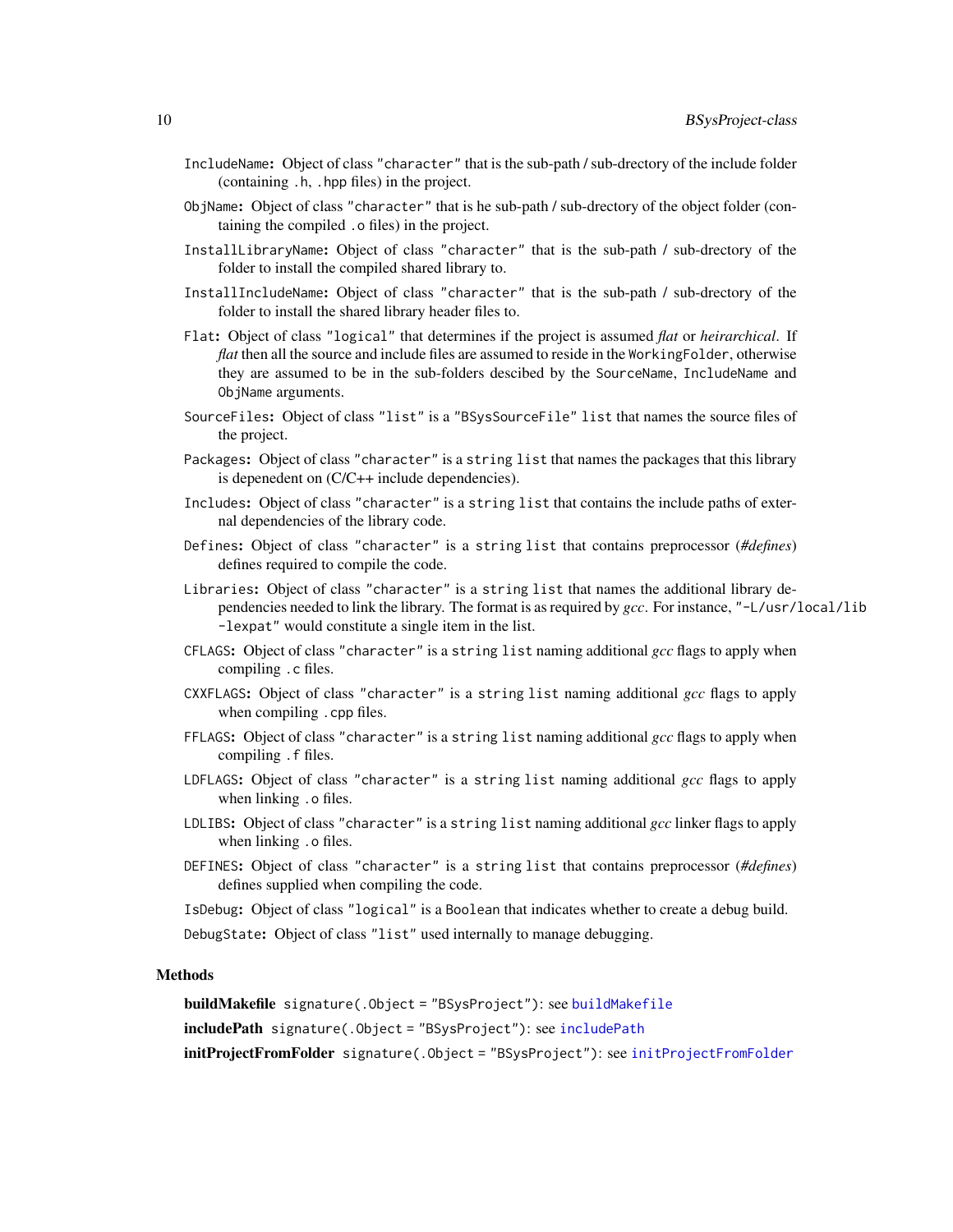<span id="page-10-0"></span>installIncludePath signature(.Object = "BSysProject"): see [installIncludePath](#page-16-1) [installLibraryPath](#page-17-1) signature(.Object = "BSysProject"): see installLibraryPath [libraryPath](#page-18-2) signature(.Object = "BSysProject"): see libraryPath [loadLibrary](#page-18-1) signature(.Object = "BSysProject"): see loadLibrary make signature(.Object = "BSysProject"): see [make](#page-19-1) [objPath](#page-20-1) signature(.Object = "BSysProject"): see objPath [sourcePath](#page-21-1) signature(.Object = "BSysProject"): sourcePath unloadLibrary signature(.Object = "BSysProject"): [unloadLibrary](#page-22-1) vcDebug signature(.Object = "BSysProject"): [vcDebug](#page-23-1) [clean](#page-12-2) signature(.Object = "BSysProject"): clean

#### Author(s)

Paavo Jumppanen [aut, cre] Maintainer: Paavo Jumppanen <paavo.jumppanen@csiro.au>

BSysSourceFile-class *Class* "BSysSourceFile"

# Description

This class is for internal use only and is used to track the source files and corresponding dependecies that make up a BSysProject.

# Objects from the Class

Objects can be created by calls of the form new("BSysSourceFile",Filename,SrcFolder,IncludeFolder,Type). Users should not be using this class directly. Instances of this class are used to track the source files and corresponding dependecies that make up a BSysProject.

# **Slots**

- Filename: Object of class "character" is the file name and path of a file in a BSysProject object instance.
- Type: Object of class "character" is a string naming the source file type ("c", "cpp" or "f").
- Dependencies: Object of class "list" is a list of fully qualified include file dependencies for this source file.
- Externals: Object of class "list" is a list of external include file dependencies (the file is not in the [includePath](#page-12-1).

#### **Methods**

No methods defined with class "BSysSourceFile" in the signature.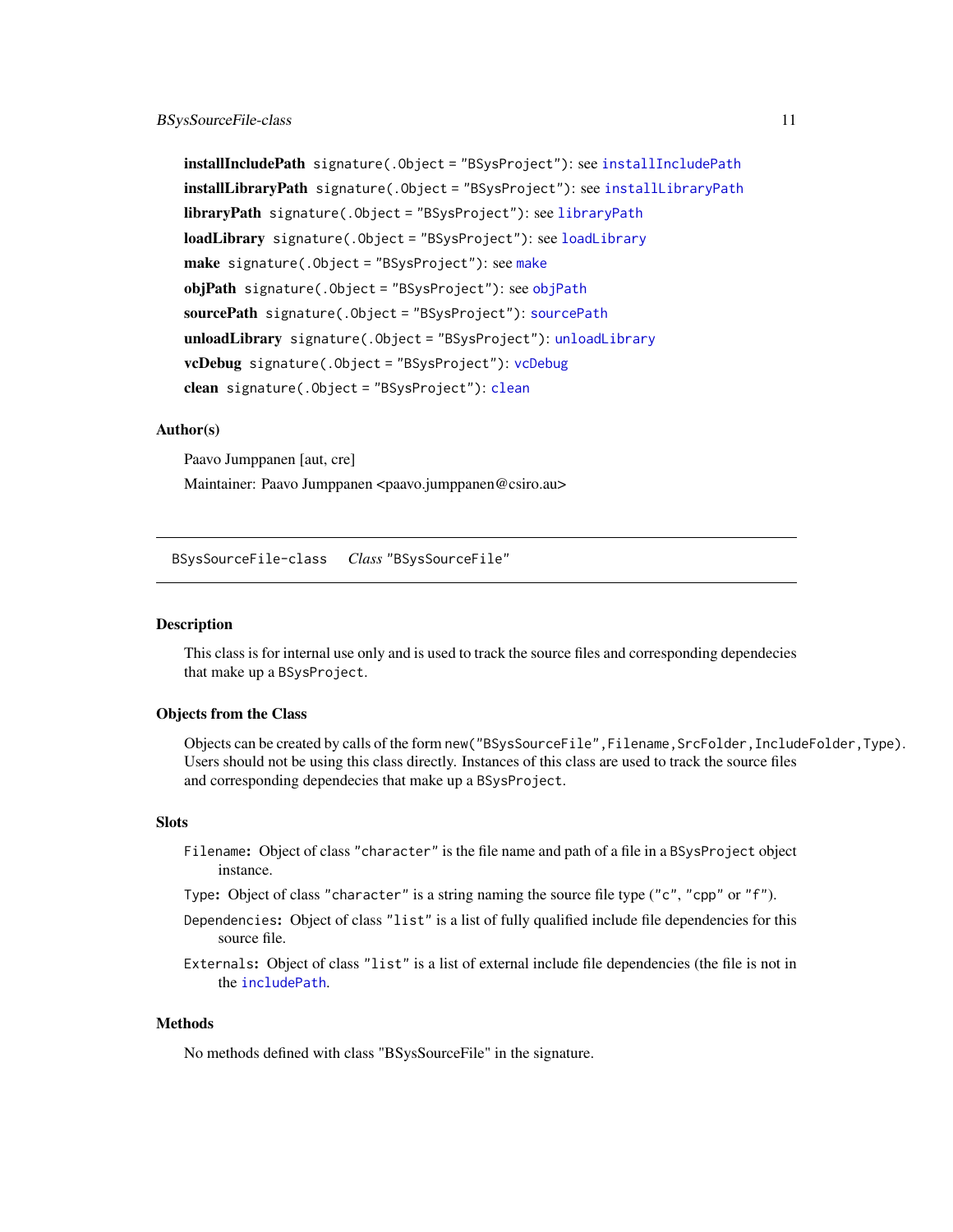# Author(s)

Paavo Jumppanen [aut, cre]

Maintainer: Paavo Jumppanen <paavo.jumppanen@csiro.au>

<span id="page-11-1"></span>buildMakefile *Build a GNU makefile*

#### Description

Calling buildMakefile builds a GNU makefile based on the project specification in the S4 BSysProject object instance.

# Usage

```
## S4 method for signature 'BSysProject'
buildMakefile(.Object, Force = FALSE)
```
# Arguments

| .Obiect | . Object is an object instance of class BSysProject that describes the code |
|---------|-----------------------------------------------------------------------------|
|         | project.                                                                    |
| Force   | Force is a boolean that when TRUE forces re-construction of the makefile.   |

# Details

buildMakefile constructs a makefile that represents the project specfication in the S4 BSysProject object instance. That instance is created with a call to new("BSysProject",...) constructor (see [initProjectFromFolder](#page-13-1)). If the makefile already exists and is in sync with Object then the makefile is left untouched, unless Force=TRUE, in which case it is written afresh. A makefile is determined to be in sync with the parent project by comparison of an *md5 digest* of the BSysProject object instance and the digest stored in the header comment line of the makefile.

#### Value

Returns TRUE if the makefile is created or re-created and FALSE otherwise.

# Note

see [BuildSys-package](#page-1-1) for examples of use.

# Author(s)

Paavo Jumppanen [aut, cre]

Maintainer: Paavo Jumppanen <paavo.jumppanen@csiro.au>

# See Also

[make](#page-19-1) [initProjectFromFolder](#page-13-1) [BuildSys-package](#page-1-1)

<span id="page-11-0"></span>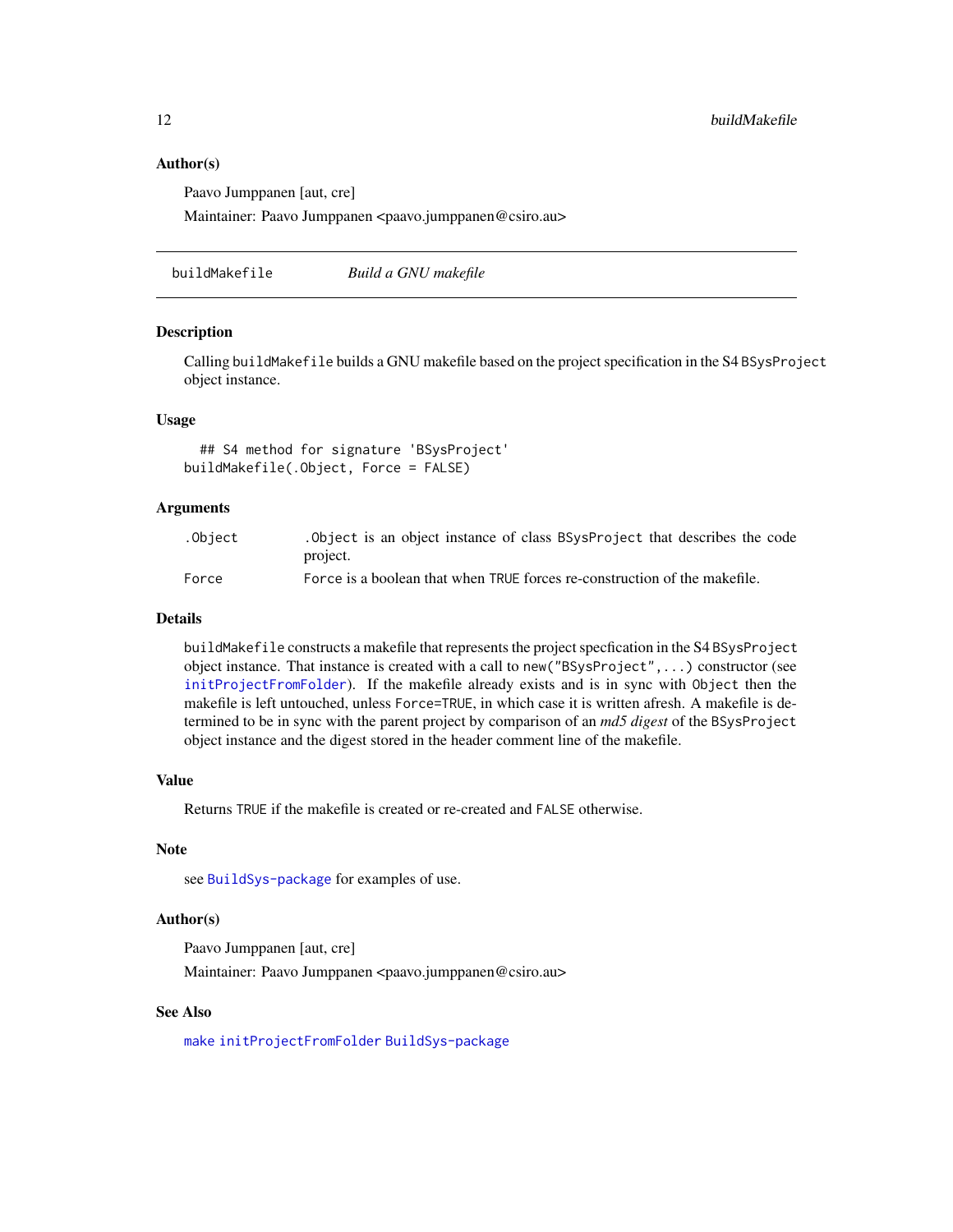<span id="page-12-2"></span><span id="page-12-0"></span>

# Description

Calling clean will remove the files and folders created by the project.

# Usage

```
## S4 method for signature 'BSysProject'
clean(.Object)
```
# Arguments

.Object .Object is an object instance of class BSysProject that describes the code project.

# Value

this method has no return value.

# Note

see [BuildSys-package](#page-1-1) for examples of use.

# Author(s)

Paavo Jumppanen [aut, cre]

Maintainer: Paavo Jumppanen <paavo.jumppanen@csiro.au>

#### See Also

[BuildSys-package](#page-1-1)

<span id="page-12-1"></span>includePath *Get the Path to the Project Include Files*

# Description

Calling includePath will return the fully qualified path to the include file folder of the project specification in the S4 BSysProject object instance.

#### Usage

```
## S4 method for signature 'BSysProject'
includePath(.Object)
```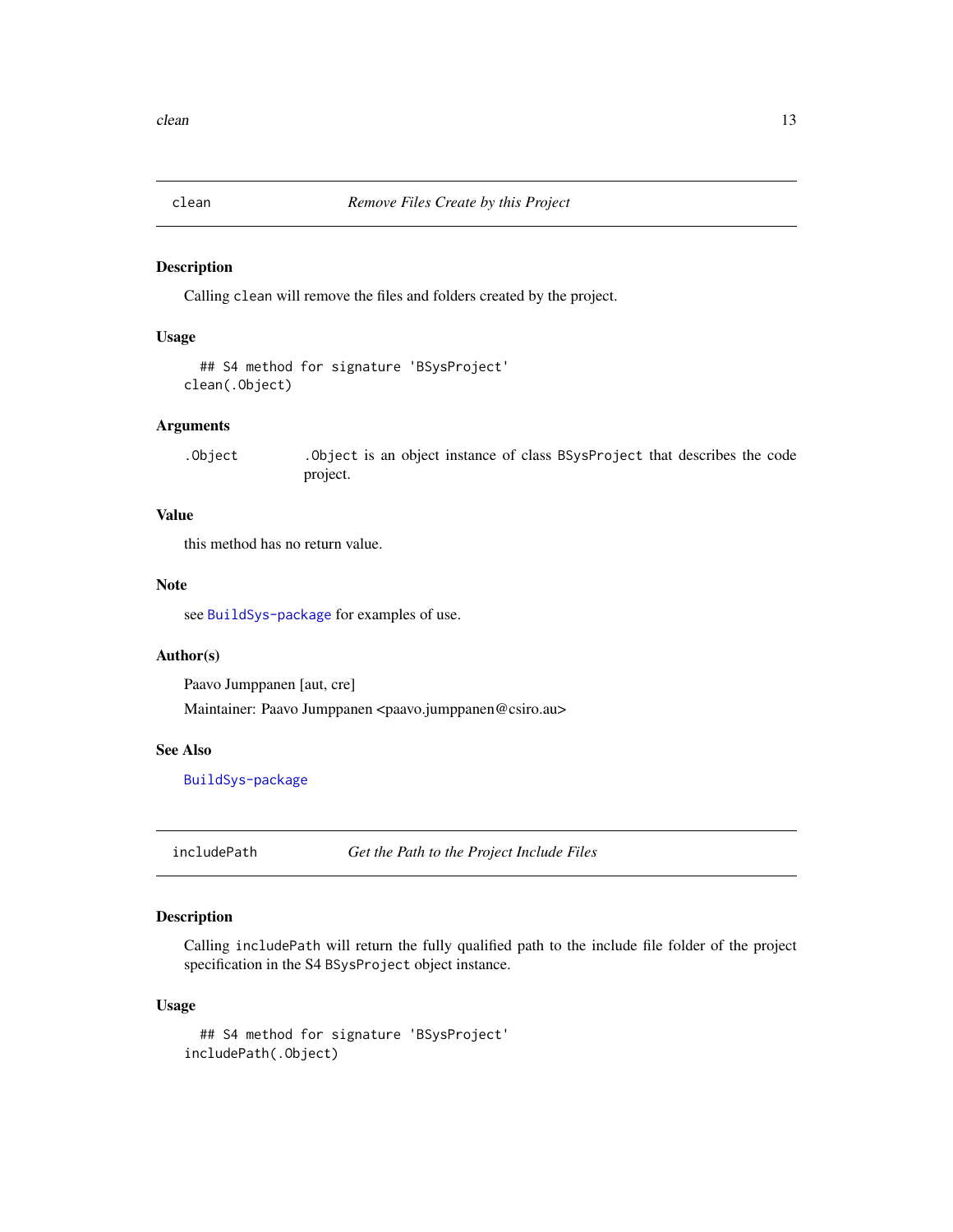# <span id="page-13-0"></span>Arguments

.Object .Object is an object instance of class BSysProject that describes the code project.

# Value

returns the fully qualified path to the include file folder of the project.

# Note

see [BuildSys-package](#page-1-1) for examples of use.

# Author(s)

Paavo Jumppanen [aut, cre]

Maintainer: Paavo Jumppanen <paavo.jumppanen@csiro.au>

#### See Also

[libraryPath](#page-18-2) [sourcePath](#page-21-1) [objPath](#page-20-1) [installLibraryPath](#page-17-1) [installIncludePath](#page-16-1)

<span id="page-13-1"></span>initProjectFromFolder *Initialise an S4* BSysProject *Instance based on a Project Folder*

# Description

Calling initProjectFromFolder initialises a project specification in an S4 BSysProject object instance. That object instance can then be used to compile and debug the resulting shared library. A new BSysProject object instance can be constructed by calling new("BSysProject",...) where the argument list (...) is the same as for initProjectFromFolder.

#### Usage

```
## S4 method for signature 'BSysProject'
initProjectFromFolder(.Object,
                      WorkingFolder = "NULL",
                      Name = ",
                      SourceFiles = "NULL",
                      SourceName = "src",
                      IncludeName = "include",
                      ObjName = "obj",
                      InstallLibraryName = as.character(NULL),
                      InstallIncludeName = as.character(NULL),
                      Flat = TRUE,
                      Packages = as. character(c()),
                      Includes = as. character(c()),
                      Defines = as.character(c()),
```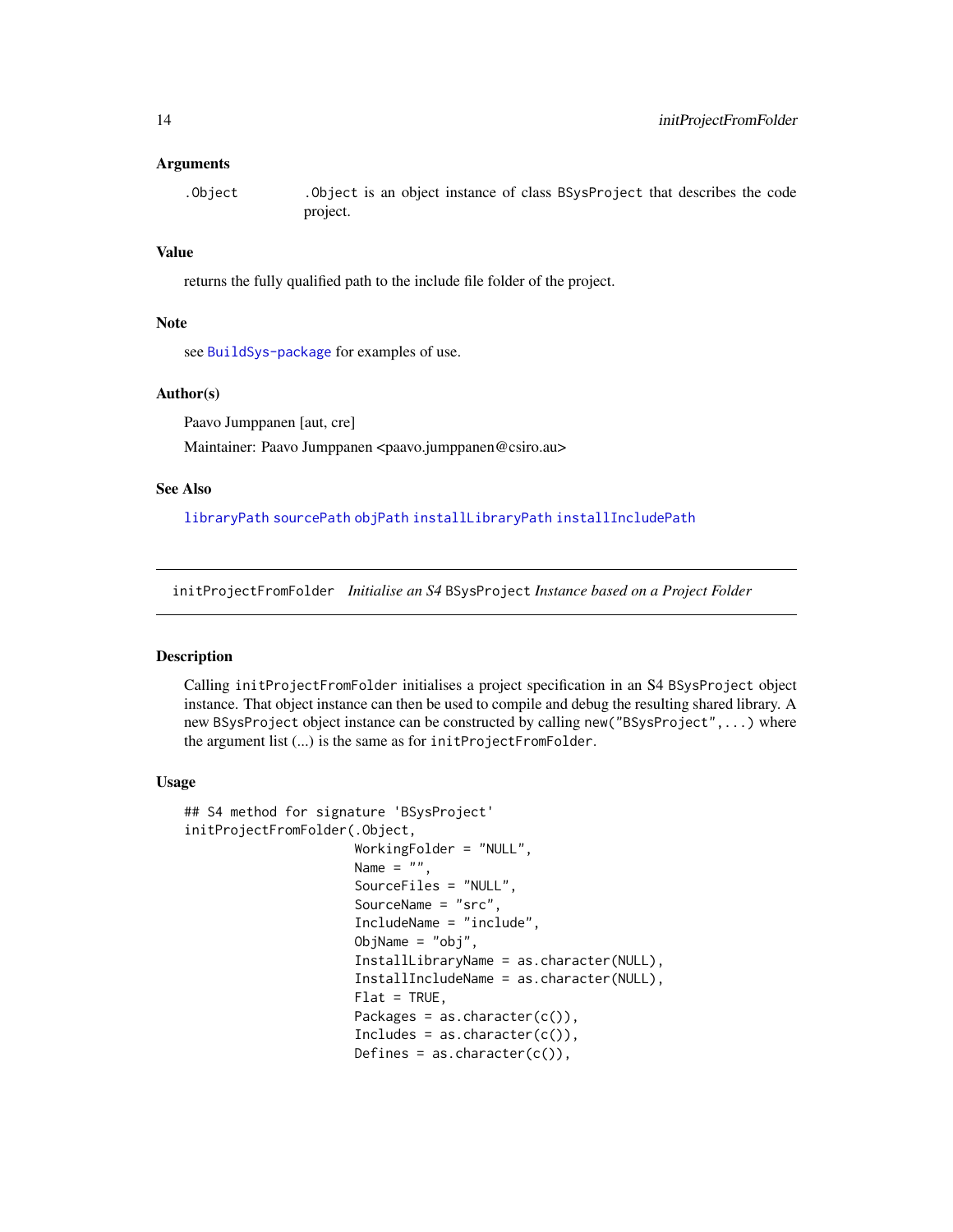```
Libraries = as.character(c()),
CFLAGS = as.charAter(c()),
CXXFLAGS = as.charAter(c()),
FFLAGS = as.charAtactor(c()),
LDFLAGS = as.character(c()),
LDLIBS = as. character(c()),
DEFINES = as. character(c()),
Debug = TRUE)
```
# Arguments

| .Object            | . Object is an S4 object instance of class BSysProject that the code project<br>will be based off.                                                                                                                                                                                          |
|--------------------|---------------------------------------------------------------------------------------------------------------------------------------------------------------------------------------------------------------------------------------------------------------------------------------------|
| WorkingFolder      | The path to the root folder of the project, either relative or absolute and must be<br>supplied.                                                                                                                                                                                            |
| Name               | The name given to the project and will form the basename of the shared library.                                                                                                                                                                                                             |
| SourceFiles        | The a list of file names in WorkingFolder that should be compiled as part of the<br>project or NULL. If NULL then all compilable source files in WorkingFolder are<br>included.                                                                                                             |
| SourceName         | The sub-path / sub-drectory of the source folder (containing .c, .cpp files) in<br>the project.                                                                                                                                                                                             |
| IncludeName        | The sub-path / sub-drectory of the include folder (containing .h, .hpp files) in<br>the project.                                                                                                                                                                                            |
| ObjName            | The sub-path / sub-drectory of the object folder (containing the compiled .o<br>files) in the project.                                                                                                                                                                                      |
| InstallLibraryName |                                                                                                                                                                                                                                                                                             |
|                    | The sub-path / sub-drectory of the folder to install the compiled shared library                                                                                                                                                                                                            |
| InstallIncludeName | to.                                                                                                                                                                                                                                                                                         |
|                    | The sub-path / sub-drectory of the folder to install the shared library header files<br>to.                                                                                                                                                                                                 |
| Flat               | A Boolean determining if the project is assumed flat or heirarchical. If flat then<br>all the source and include files are assumed to reside in the WorkingFolder,<br>otherwise they are assumed to be in the sub-folders descibed by the SourceName,<br>IncludeName and ObjName arguments. |
| Packages           | A string list that names the packages that this library is depenedent on (C/C++<br>include dependencies)                                                                                                                                                                                    |
| Includes           | A string list that contains the include paths of external dependencies of the<br>library code                                                                                                                                                                                               |
| Defines            | A string list that contains preprocessor (#defines) defines required to compile<br>the code                                                                                                                                                                                                 |
| Libraries          | A string list that names the additional library dependencies needed to link<br>the library. The format is as required by gcc. For instance, "-L/usr/local/lib<br>-lexpat" would constitute a single item in the list.                                                                       |
| <b>CFLAGS</b>      | A string list naming additional gcc flags to apply when compiling. c files                                                                                                                                                                                                                  |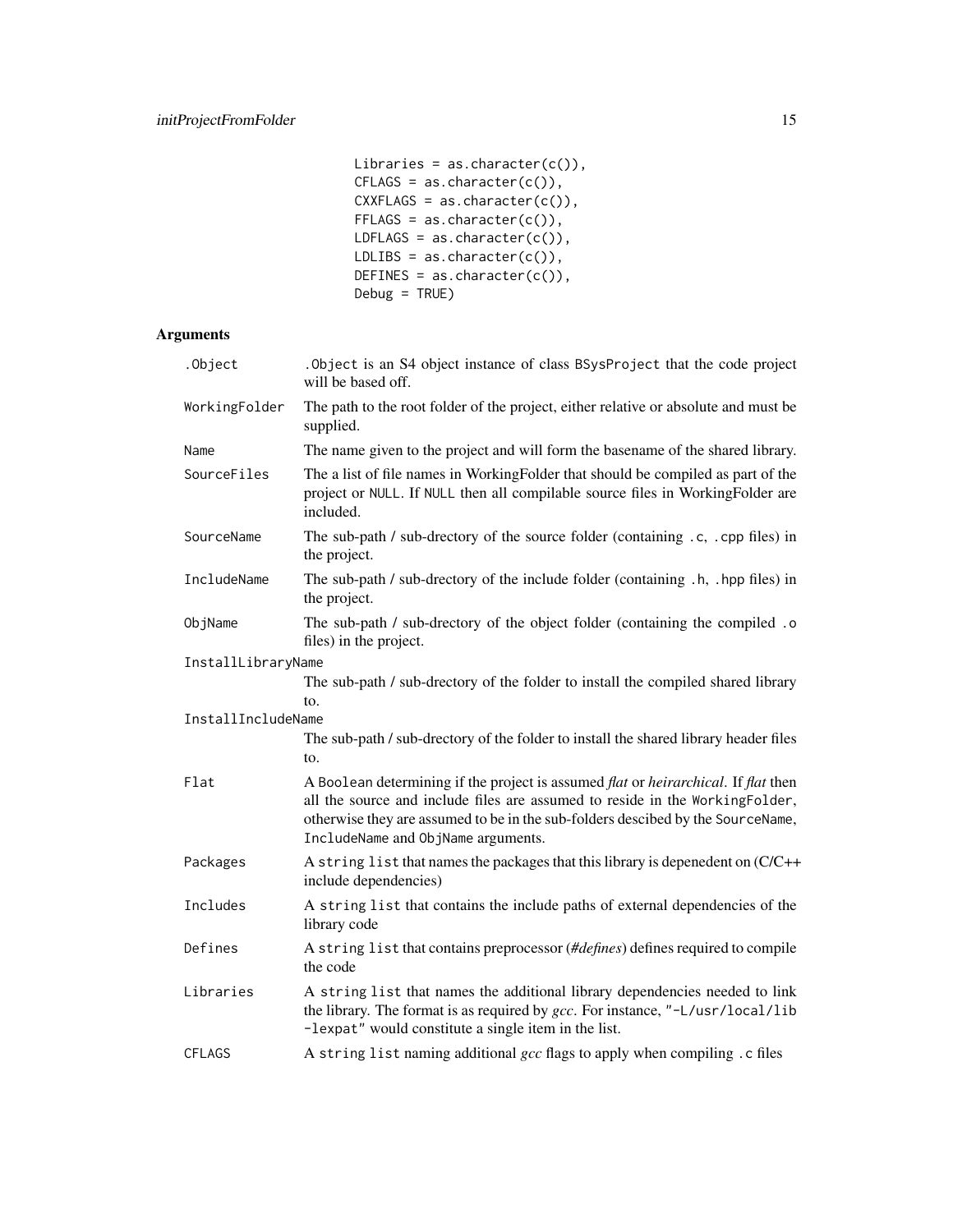<span id="page-15-0"></span>

| CXXFLAGS      | A string list naming additional gcc flags to apply when compiling.cpp files                       |
|---------------|---------------------------------------------------------------------------------------------------|
| <b>FFLAGS</b> | A string list naming additional gcc flags to apply when compiling . f files                       |
| LDFLAGS       | A string list naming additional gcc flags to apply when linking . o files                         |
| LDLIBS        | A string list naming additional gcc linker flags to apply when linking . o files                  |
| DEFINES       | A string list that contains preprocessor (#defines) defines supplied when com-<br>piling the code |
| Debug         | A Boolean that indicates whether to create a debug build                                          |

# **Details**

initProjectFromFolder constructs a project specification by scanning the WorkingFolder and relevant sourceName sub path for source files to add to the project. If the SourceFiles is included the the source file scan is omitted and only the named source files included. The named files are assumed relative to the Working Folder so if a hierarchical project is being created then the relative path to the source folder will need to be included in the SourceFiles list. Any .c, .cpp and .f files it finds are added to the project. In the case of Fortran files the following extensions are scanned; .f, .for, .f90, .f95 and .f77. Any added files are scanned for include directives and those includes are added as project dependencies. If the dependency is not found in the path described by the includeName it is regarded as an external dependency.

If the external dependency is known (TMB. hpp for example) then the appropriate Includes, Defines and Libraries are added to the project definition. BuildSys is currently aware of TMB, Rcpp, RcppEigen and the BLAS library support in R. External dependencies not know to BuildSys need to be handle by adding the appropriate Includes, Defines and Libraries to the Project manually with the arguments provided above.

initProjectFromFolder has useful defaults meaning in most cases very few arguments need be provided. At most, the WorkingFolder and Name arguments will be required but if the project has only a single source file then even Name can be omitted as the name will be inferred from the source file name.

# Value

returns an S4 object instance of class BSysProject that describes the code project.

#### **Note**

see [BuildSys-package](#page-1-1) for examples of use.

#### Author(s)

Paavo Jumppanen [aut, cre]

Maintainer: Paavo Jumppanen <paavo.jumppanen@csiro.au>

#### See Also

[make](#page-19-1) [buildMakefile](#page-11-1) [vcDebug](#page-23-1) [loadLibrary](#page-18-1) [unloadLibrary](#page-22-1) [libraryPath](#page-18-2) [sourcePath](#page-21-1) [includePath](#page-12-1) [objPath](#page-20-1) [installLibraryPath](#page-17-1) [installIncludePath](#page-16-1) [BuildSys-package](#page-1-1)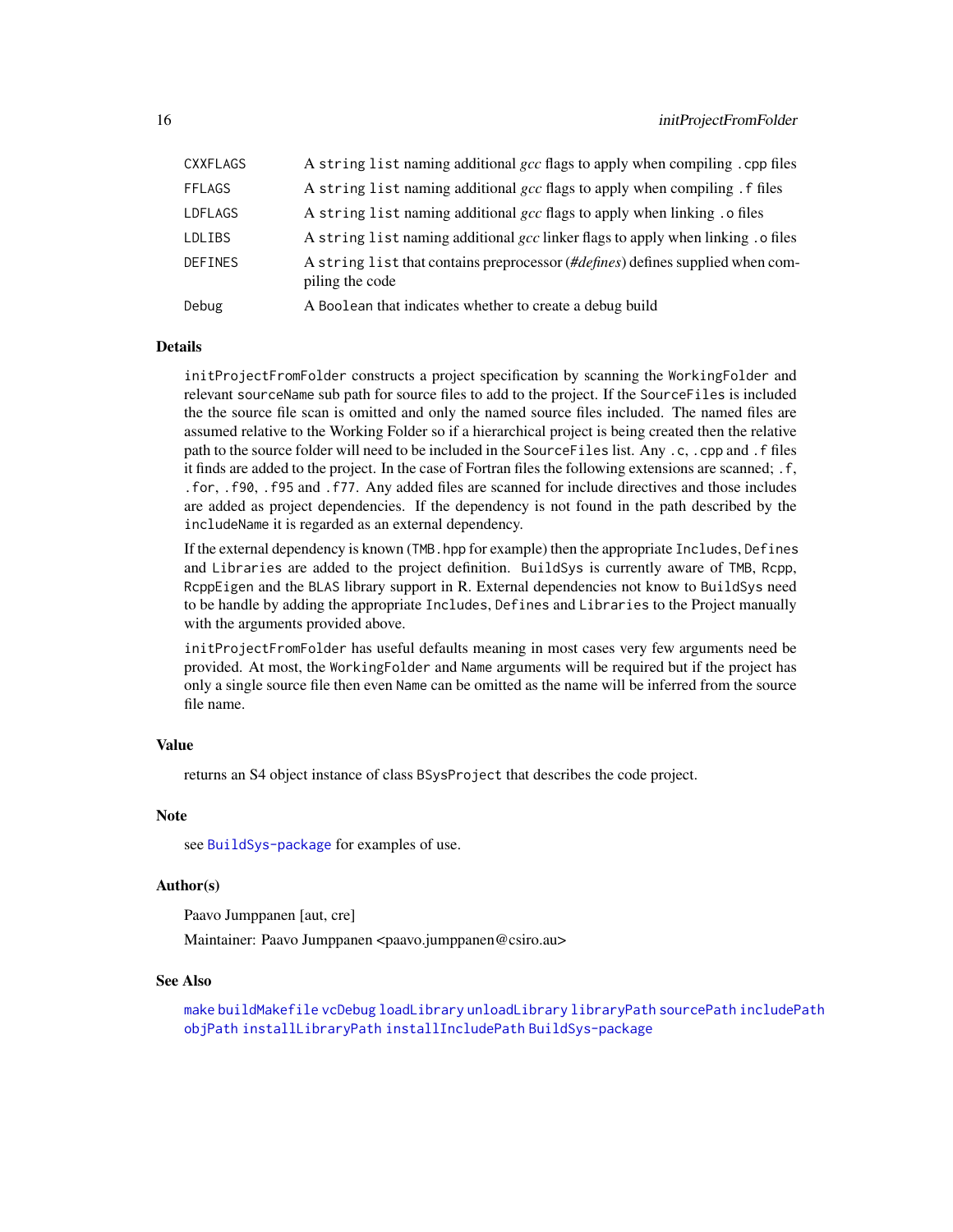<span id="page-16-1"></span><span id="page-16-0"></span>installIncludePath *Get the Install Path for the Project Include Files*

# Description

Calling installIncludePath will return the fully qualified path to the install include file folder of the project specification in the S4 BSysProject object instance. This is the folder where the shared library include files will be copied to when calling make(Project,"install").

# Usage

```
## S4 method for signature 'BSysProject'
installIncludePath(.Object)
```
# Arguments

.Object .Object is an object instance of class BSysProject that describes the code project.

# Value

returns the fully qualified path to the install include file folder of the project specification.

#### Note

see [BuildSys-package](#page-1-1) for examples of use.

#### Author(s)

Paavo Jumppanen [aut, cre]

Maintainer: Paavo Jumppanen <paavo.jumppanen@csiro.au>

# See Also

[libraryPath](#page-18-2) [sourcePath](#page-21-1) [includePath](#page-12-1) [objPath](#page-20-1) [installLibraryPath](#page-17-1)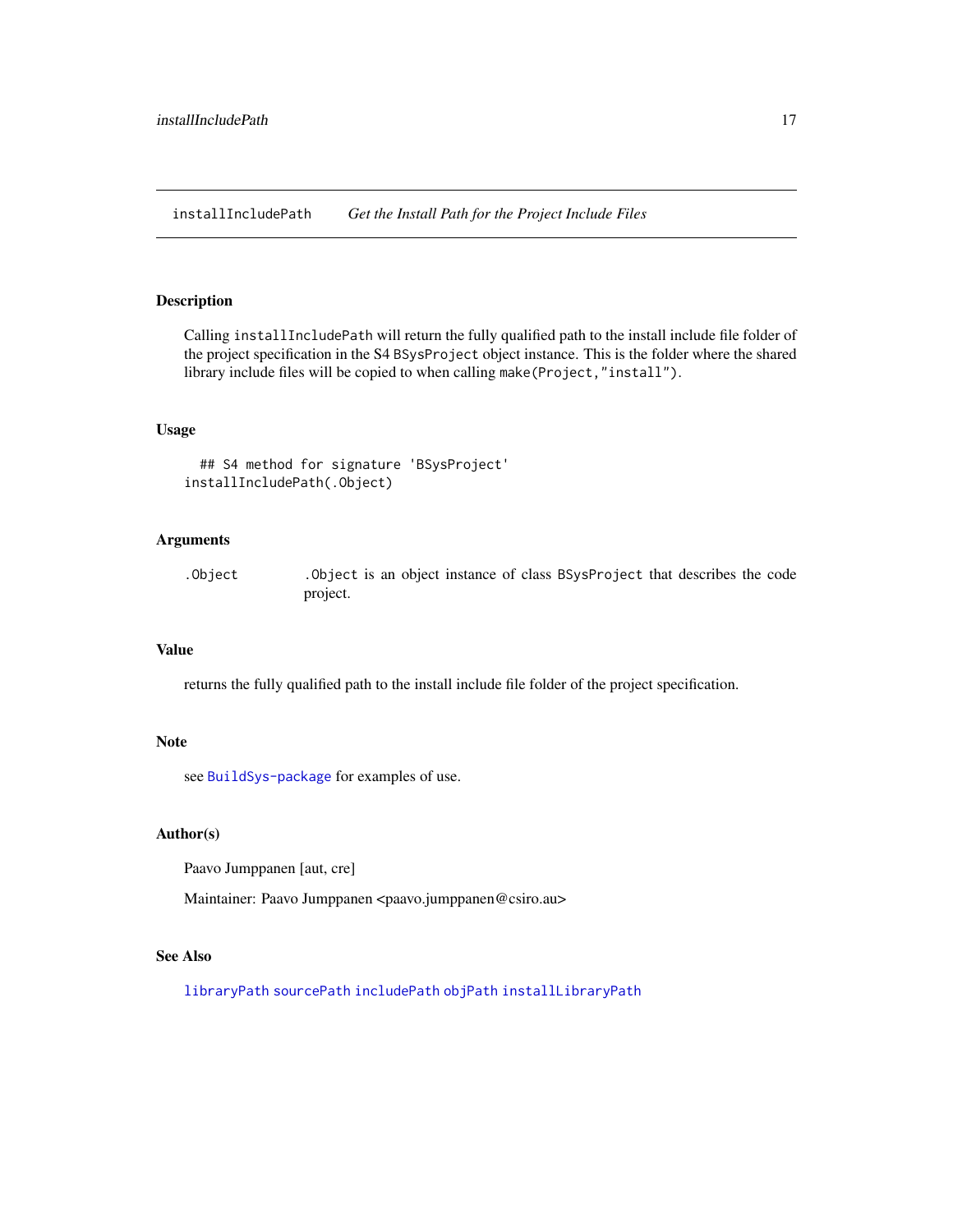<span id="page-17-1"></span><span id="page-17-0"></span>installLibraryPath *Get the Install Path for the Project Shared Library File*

# Description

Calling installLibraryPath will return the fully qualified path to the install library file folder of the project specification in the S4 BSysProject object instance. This is the folder where the shared library will be copied to when calling make(Project,"install").

# Usage

```
## S4 method for signature 'BSysProject'
installLibraryPath(.Object)
```
# Arguments

.Object .Object is an object instance of class BSysProject that describes the code project.

# Value

returns the fully qualified path to the install library file folder of the project specification.

#### Note

see [BuildSys-package](#page-1-1) for examples of use.

#### Author(s)

Paavo Jumppanen [aut, cre]

Maintainer: Paavo Jumppanen <paavo.jumppanen@csiro.au>

# See Also

[libraryPath](#page-18-2) [sourcePath](#page-21-1) [includePath](#page-12-1) [objPath](#page-20-1) [installIncludePath](#page-16-1)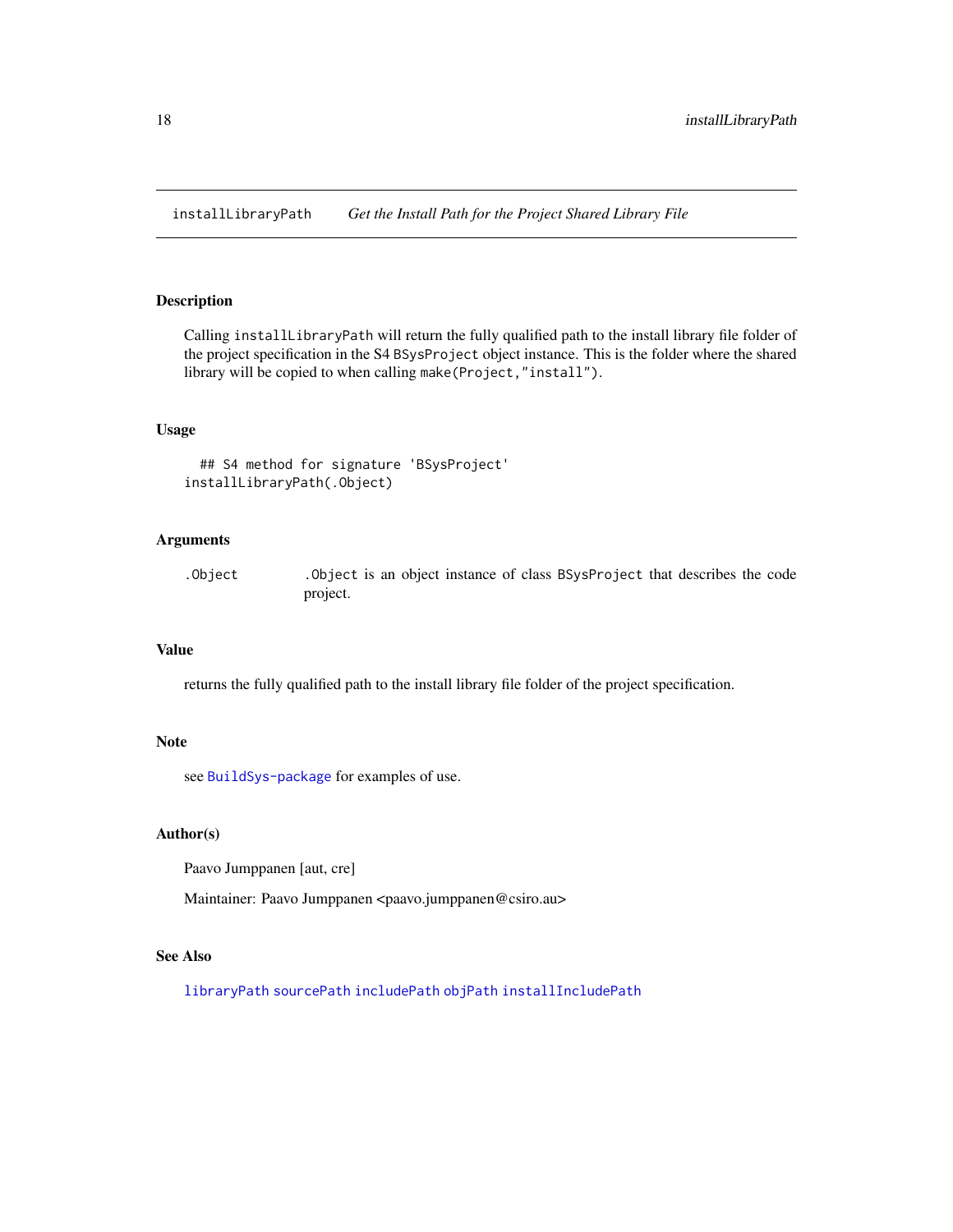<span id="page-18-2"></span><span id="page-18-0"></span>

# Description

Calling libraryPath will return the fully qualified path to the built shared library of the project specification in the S4 BSysProject object instance.

# Usage

```
## S4 method for signature 'BSysProject'
libraryPath(.Object)
```
# Arguments

.Object .Object is an object instance of class BSysProject that describes the code project.

# Value

returns the fully qualified path to the built shared library of the project specification.

#### Note

see [BuildSys-package](#page-1-1) for examples of use.

# Author(s)

Paavo Jumppanen [aut, cre]

Maintainer: Paavo Jumppanen <paavo.jumppanen@csiro.au>

# See Also

[sourcePath](#page-21-1) [includePath](#page-12-1) [objPath](#page-20-1) [installLibraryPath](#page-17-1) [installIncludePath](#page-16-1)

<span id="page-18-1"></span>loadLibrary *Load the Built Shared Library*

# Description

Calling loadLibrary will load the built library of the project specification in the S4 BSysProject object instance into the R session.

#### Usage

```
## S4 method for signature 'BSysProject'
loadLibrary(.Object)
```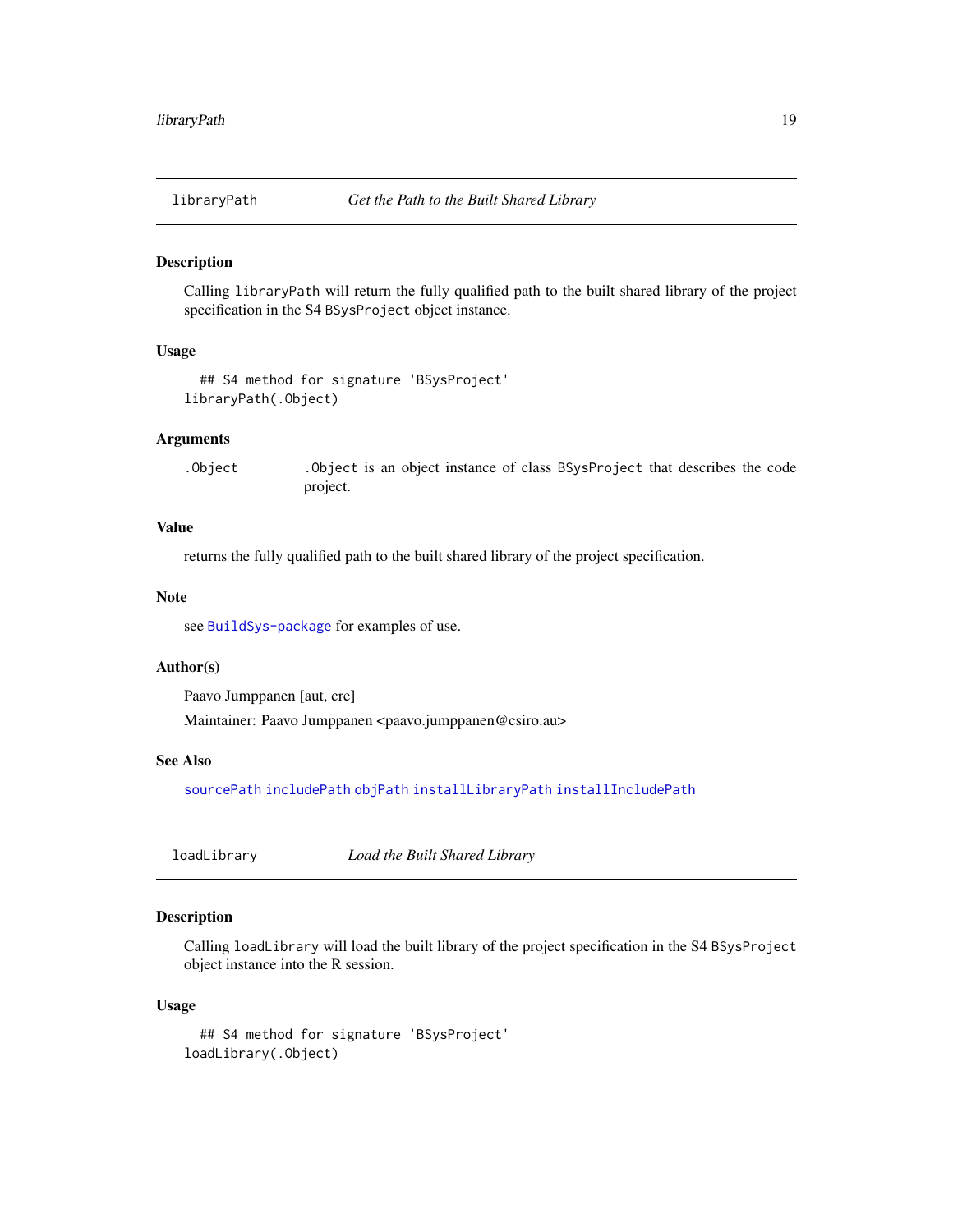# <span id="page-19-0"></span>Arguments

.Object .Object is an object instance of class BSysProject that describes the code project.

# Details

Internally this method delagates to dyn.load. Refer to the doucmentation of [dyn.load](#page-0-0) for further details.

# Value

returns an object of class DLLInfo.

# Note

see [BuildSys-package](#page-1-1) for examples of use.

# Author(s)

Paavo Jumppanen [aut, cre]

Maintainer: Paavo Jumppanen <paavo.jumppanen@csiro.au>

# See Also

[unloadLibrary](#page-22-1) [dyn.load](#page-0-0)

make *Make the Shared Library*

# Description

Calling make will *build*, *clean* or *install* your C/C++ library.

# Usage

```
## S4 method for signature 'BSysProject'
make(.Object, Operation = "", Debug = NULL)
```
# Arguments

| .Object   | S4 BSysProject object instance defining the library to be made. See BuildSys-package<br>for more information. |
|-----------|---------------------------------------------------------------------------------------------------------------|
| Operation | the make operation to be carried out. Can be one of,                                                          |
|           | • "" build the library by compiling and linking all source files                                              |
|           | • "clean" clean the library by deleting all object files (.o files) and the li-                               |
|           | brary itself (.dl or . so files)                                                                              |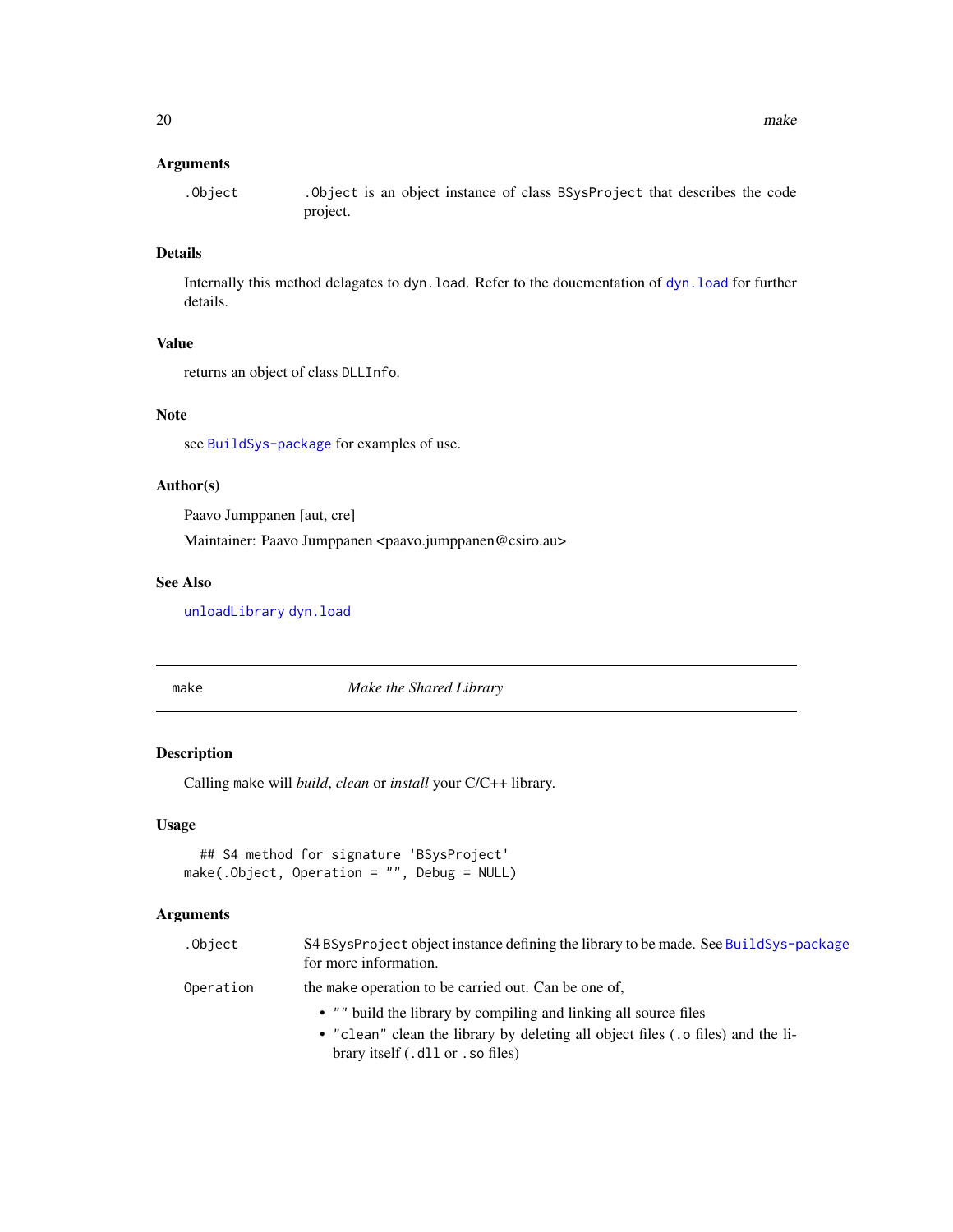<span id="page-20-0"></span>

|       | • "install" copy the built library file and/or header files to the install loca-<br>tions (see initProjectFromFolder and BuildSys-package)                                                                                    |
|-------|-------------------------------------------------------------------------------------------------------------------------------------------------------------------------------------------------------------------------------|
| Debug | A Boolean indicating whether to make a debug build. If NULL the IsDebug<br>attribute in the BSysProject determines if a debug build is being made. If non-<br>null the IsDebug attribute is updated using the Debug argument. |

# Details

Calling make results in the project described by the Object instance being transformed into a *GNU makefile* and then GNU make being called with the appropriate operation as determined by the Operation argument. The makefile will be written to the sub-folder specified by the ObjName attribute of the Object instance. If the makefile already exists it will only be re-created if the existing one in not in sync with the project definition. This is determined by an *md5 digest* of the project definition which is stored as the header comment line in the makefile. If the makefile is re-written then a *make clean* operation will be automatically carried out to ensure the built library remains in sync with the makefile.

# Value

This method returns an updated S4 BSysProject object instance. If the any change to Debug state is to be preserved then the returned result should be assigned to the calling BSysProject object instance passed in the Object argument.

# Note

see [BuildSys-package](#page-1-1) for examples of use.

# Author(s)

Paavo Jumppanen [aut, cre]

Maintainer: Paavo Jumppanen <paavo.jumppanen@csiro.au>

# See Also

[buildMakefile](#page-11-1) [initProjectFromFolder](#page-13-1) [BuildSys-package](#page-1-1)

<span id="page-20-1"></span>objPath *Get the Path to the Project Object Files*

# **Description**

Calling objPath will return the fully qualified path to the object file folder of the project specification in the S4 BSysProject object instance. The object file folder will contain the makefile and compiled (object) .o files as well as the linked shared library.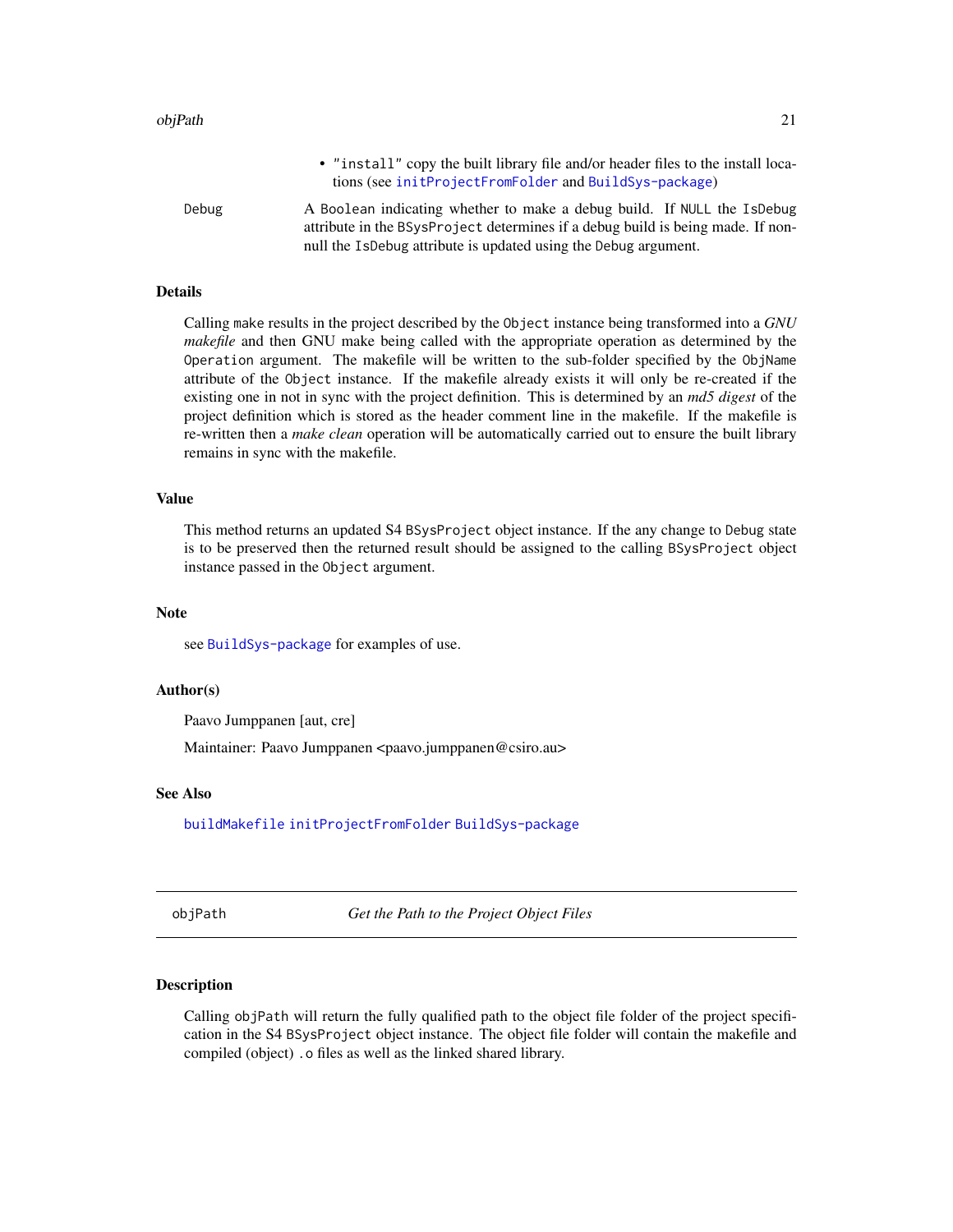# <span id="page-21-0"></span>Usage

```
## S4 method for signature 'BSysProject'
objPath(.Object)
```
#### Arguments

.Object .Object is an object instance of class BSysProject that describes the code project.

# Value

returns the fully qualified path to the object file folder of the project specification.

#### Note

see [BuildSys-package](#page-1-1) for examples of use.

# Author(s)

Paavo Jumppanen [aut, cre]

Maintainer: Paavo Jumppanen <paavo.jumppanen@csiro.au>

# See Also

[libraryPath](#page-18-2) [sourcePath](#page-21-1) [includePath](#page-12-1) [installLibraryPath](#page-17-1) [installIncludePath](#page-16-1)

<span id="page-21-1"></span>sourcePath *Get the Path to the Project Source Files*

# Description

Calling sourcePath will return the fully qualified path to the source file folder of the project specification in the S4 BSysProject object instance.

# Usage

```
## S4 method for signature 'BSysProject'
sourcePath(.Object)
```
# Arguments

.Object .Object is an object instance of class BSysProject that describes the code project.

# Value

returns the fully qualified path to the source file folder of the project specification.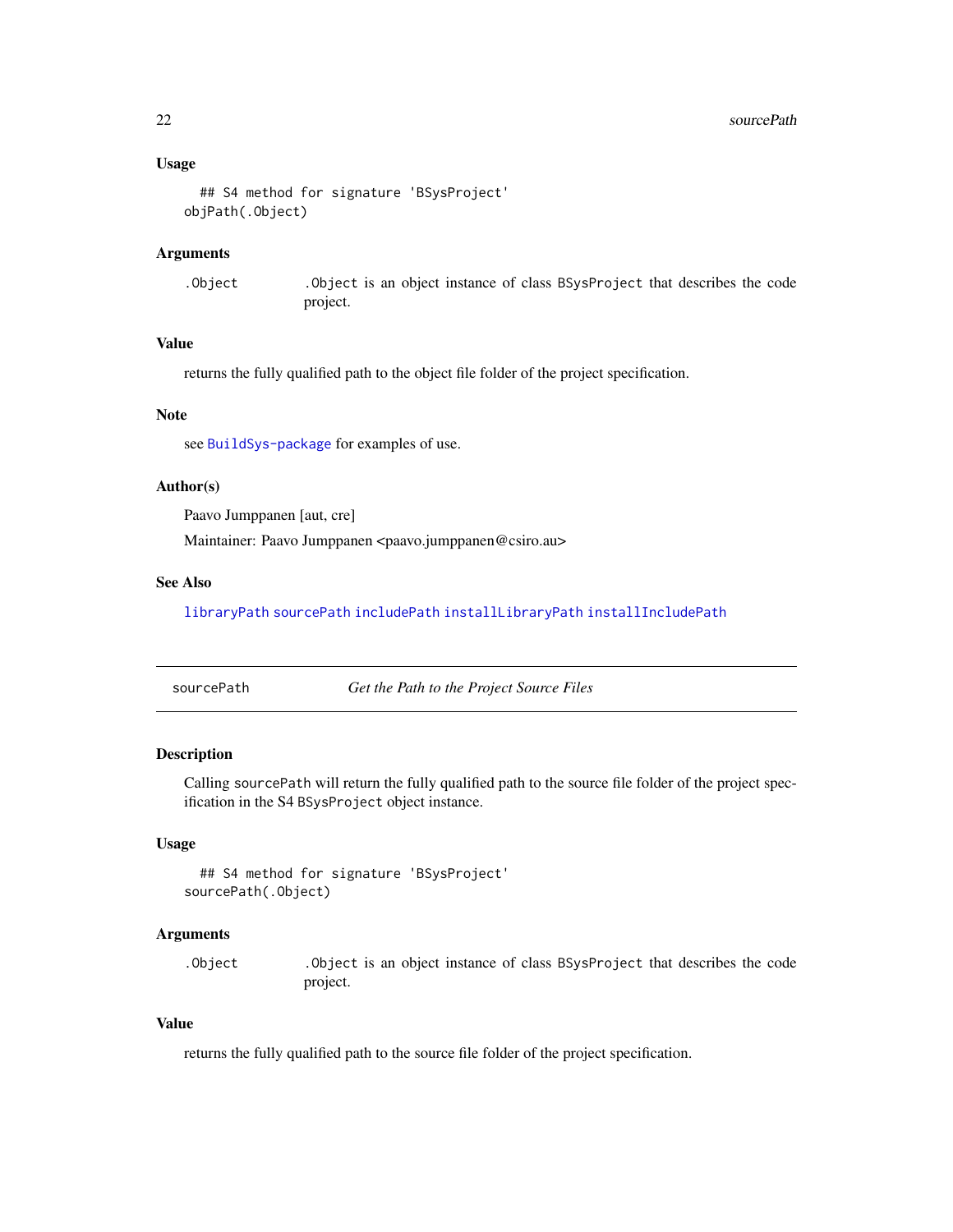# <span id="page-22-0"></span>unloadLibrary 23

# Note

see [BuildSys-package](#page-1-1) for examples of use.

## Author(s)

Paavo Jumppanen [aut, cre]

Maintainer: Paavo Jumppanen <paavo.jumppanen@csiro.au>

# See Also

[libraryPath](#page-18-2) [includePath](#page-12-1) [objPath](#page-20-1) [installLibraryPath](#page-17-1) [installIncludePath](#page-16-1)

<span id="page-22-1"></span>unloadLibrary *Unload the Built Shared Library*

# Description

Calling unloadLibrary will unload the built library of the project specification in the S4 BSysProject object instance from the R session.

# Usage

```
## S4 method for signature 'BSysProject'
unloadLibrary(.Object)
```
#### Arguments

.Object .Object is an object instance of class BSysProject that describes the code project.

# Details

Internally this method delagates to dyn.unload. Refer to the doucmentation of [dyn.unload](#page-0-0) for further details.

# Value

this method has no return value.

#### Note

see [BuildSys-package](#page-1-1) for examples of use.

# Author(s)

Paavo Jumppanen [aut, cre]

Maintainer: Paavo Jumppanen <paavo.jumppanen@csiro.au>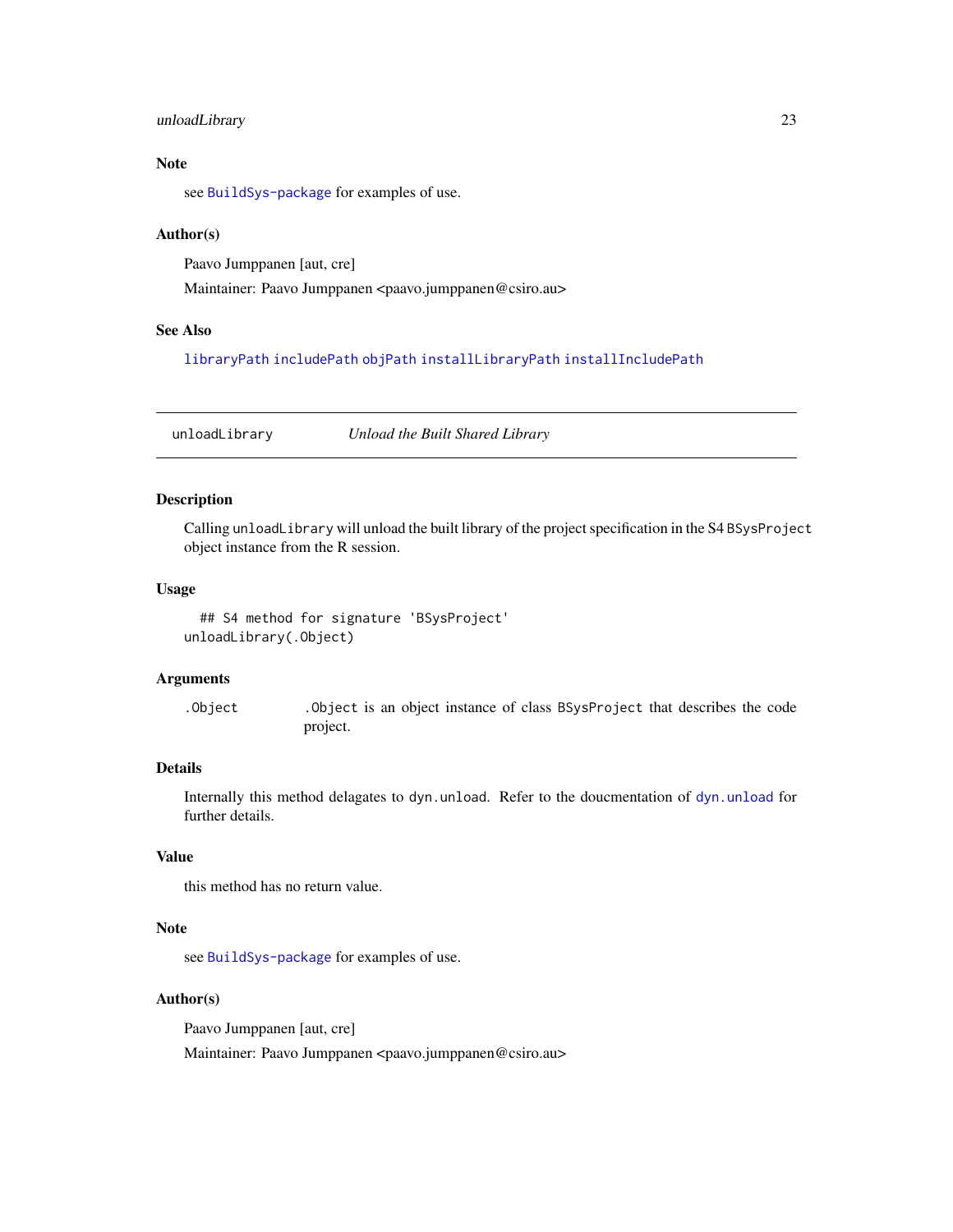24 vcDebug

# See Also

[loadLibrary](#page-18-1) [dyn.unload](#page-0-0)

#### <span id="page-23-1"></span>vcDebug *Debug the Shared Library*

#### Description

Calling vcDebug will initiate a debug enabled *Microsoft Visual Code* instance that can be use as a GUI debugger of your C/C++ code.

# Usage

## S4 method for signature 'BSysProject' vcDebug(.Object, LaunchEditor=TRUE)

# Arguments

| .Object      | BSysProject object instance defining the library to be debugged. See BuildSys-package<br>for more information.                                                                                                                               |
|--------------|----------------------------------------------------------------------------------------------------------------------------------------------------------------------------------------------------------------------------------------------|
| LaunchEditor | LaunchEditor is a reserved argument that should not be used by the user. A<br>call to it with LaunchEditor=FALSE is used in the <i>Rprofile</i> file for the debug R<br>session to do the necessary tasks to initialise the R session state. |

#### Details

vcDebug creates the necessary c\_cpp\_properties.json and launch.json files needed for *Microsoft Visual Code* to effectively debug the project dynamic library and launches an instance of *Visual Code*. It is assumed that the dynamic library has already been compiled with [make](#page-19-1) and Debug support enabled. R needs to be configured to be able to build  $C/C++$  libraries (RTools installed on Windows) and it is assumed that *Microsoft Visual Code* is installed. These requirements are discussed at length in [BuildSys-package](#page-1-1).

Within *Visual Code* you can open the source file/s of your library, set breakpoints and run a debug session. To run a debug session select the *run/Start Debugging* menu item. Doing so will result in a new instance of *R* being launched which contains the same environment (including loaded packages and loaded dynamic libraries) as the parent *R* session where vcDebug was first called. This *R* session is your *sandbox* to safely debug your library in and leaves the parent *R* session safe from loss should your code crash *R* completely.

Debugging a new library will typically require some *R* setup code to be executed before using and/or testing it. With BuildSys you should perform this initial setup of *R* in the parent *R* session before calling vcDebug so that you never have to initialise  $R$  in your debug session. The debug  $R$  session will inherit the state of the parent  $R$  session at the time that vcDebug was called.

#### Value

this method returns no value.

<span id="page-23-0"></span>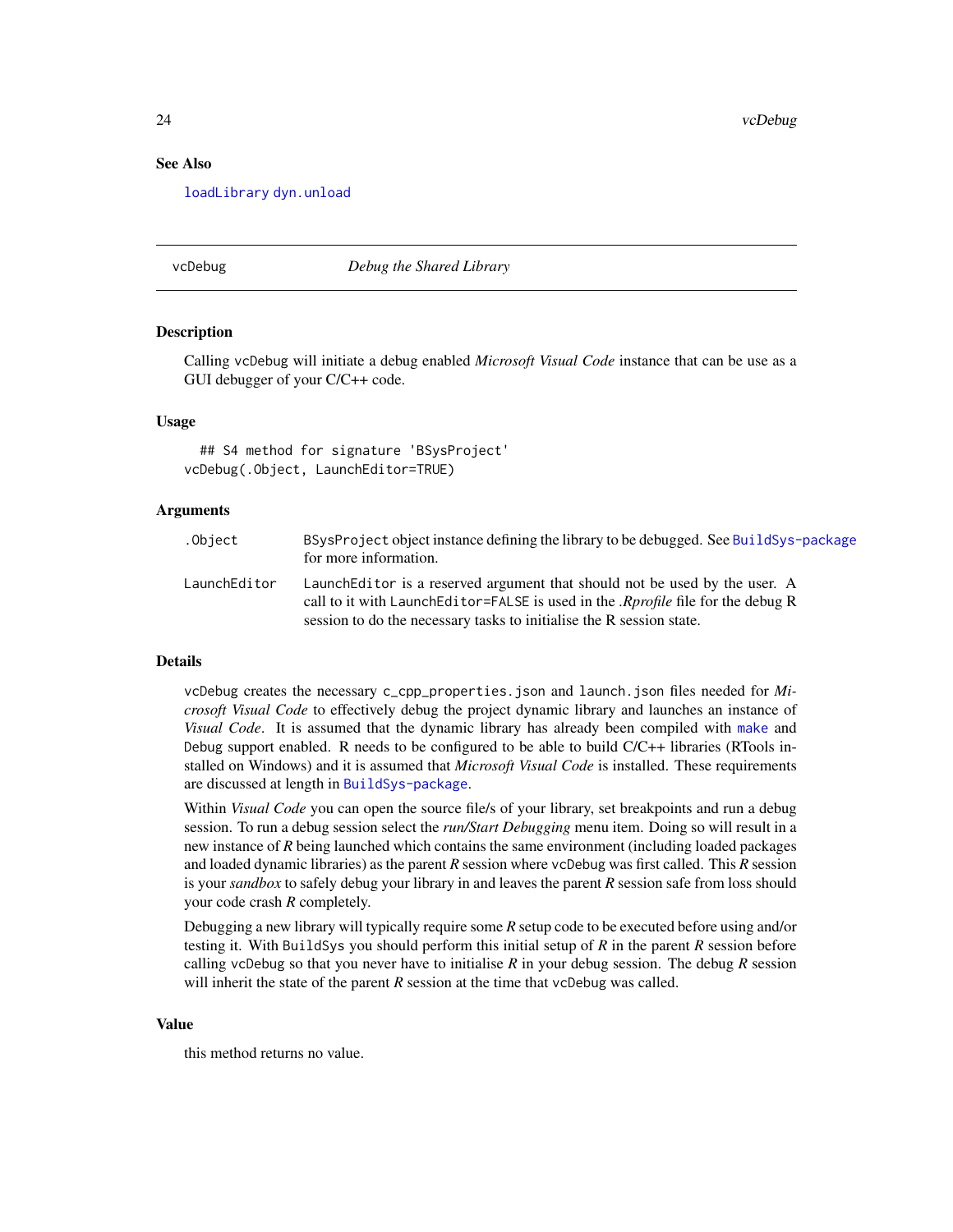#### <span id="page-24-0"></span>vcDebug 25

# Note

see [BuildSys-package](#page-1-1) for examples of use.

If the absolute path to source and dynamic library files contains spaces then debugging in *Visual Code* fails to function correctly. To ensure code is debuggable users will need to avoid putting code in folders with whitespace in the folder names.

# Author(s)

Paavo Jumppanen [aut, cre]

Maintainer: Paavo Jumppanen <paavo.jumppanen@csiro.au>

# See Also

[initProjectFromFolder](#page-13-1) [make](#page-19-1) [BuildSys-package](#page-1-1)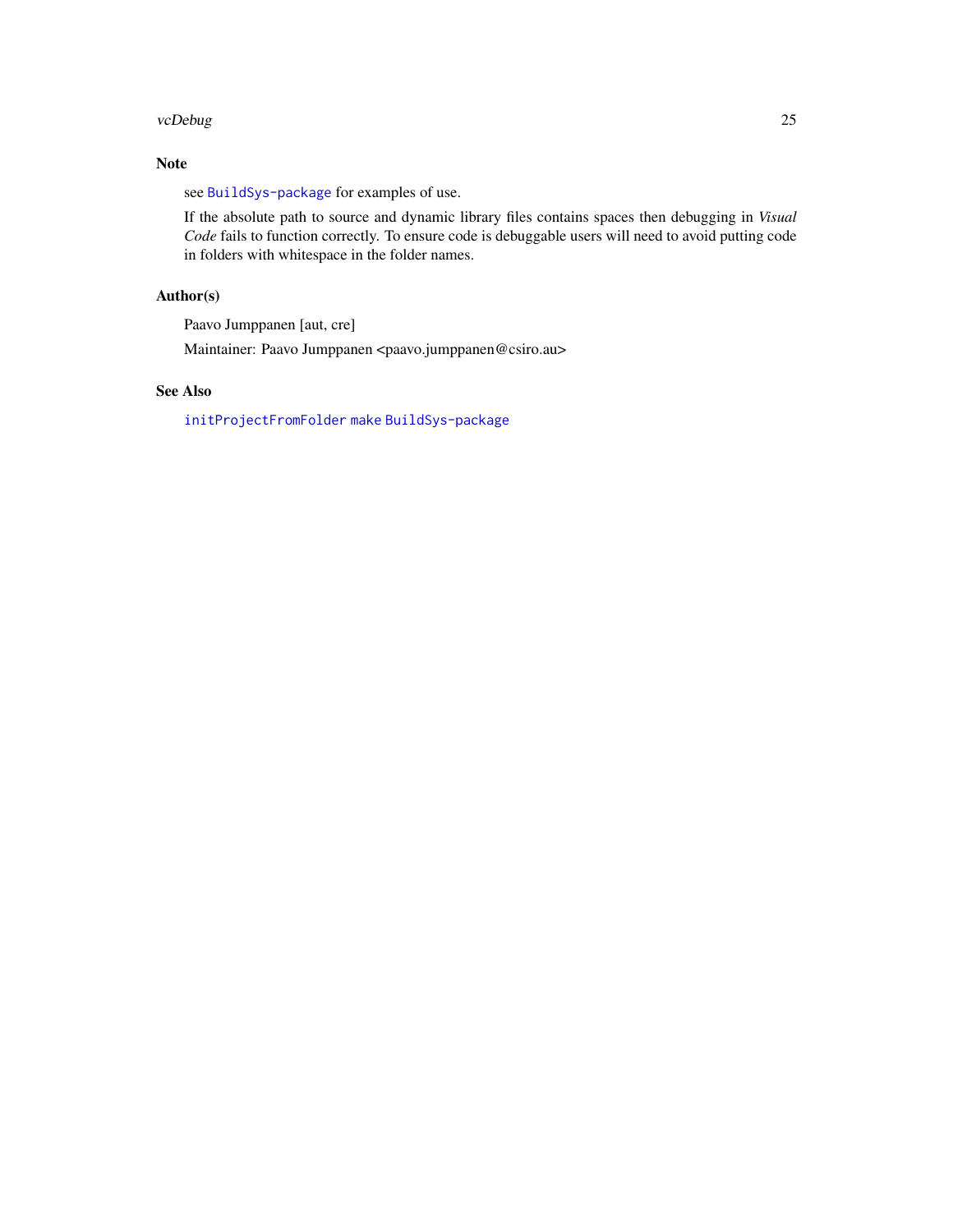# <span id="page-25-0"></span>**Index**

∗ classes BSysProject-class, [9](#page-8-0) BSysSourceFile-class, [11](#page-10-0) ∗ debugging buildMakefile, [12](#page-11-0) BuildSys-package, [2](#page-1-0) clean, [13](#page-12-0) includePath, [13](#page-12-0) initProjectFromFolder, [14](#page-13-0) installIncludePath, [17](#page-16-0) installLibraryPath, [18](#page-17-0) libraryPath, [19](#page-18-0) loadLibrary, [19](#page-18-0) make, [20](#page-19-0) objPath, [21](#page-20-0) sourcePath, [22](#page-21-0) unloadLibrary, [23](#page-22-0) vcDebug, [24](#page-23-0) ∗ package BuildSys-package, [2](#page-1-0) ∗ programming buildMakefile, [12](#page-11-0) BuildSys-package, [2](#page-1-0) clean, [13](#page-12-0) includePath, [13](#page-12-0) initProjectFromFolder, [14](#page-13-0) installIncludePath, [17](#page-16-0) installLibraryPath, [18](#page-17-0) libraryPath, [19](#page-18-0) loadLibrary, [19](#page-18-0) make, [20](#page-19-0) objPath, [21](#page-20-0) sourcePath, [22](#page-21-0) unloadLibrary, [23](#page-22-0) vcDebug, [24](#page-23-0) ∗ utilities buildMakefile, [12](#page-11-0) BuildSys-package, [2](#page-1-0) clean, [13](#page-12-0)

includePath, [13](#page-12-0) initProjectFromFolder, [14](#page-13-0) installIncludePath, [17](#page-16-0) installLibraryPath, [18](#page-17-0) libraryPath, [19](#page-18-0) loadLibrary, [19](#page-18-0) make, [20](#page-19-0) objPath, [21](#page-20-0) sourcePath, [22](#page-21-0) unloadLibrary, [23](#page-22-0) vcDebug, [24](#page-23-0) BSysProject-class, [9](#page-8-0) BSysSourceFile-class, [11](#page-10-0) buildMakefile, *[7](#page-6-0)*, *[10](#page-9-0)*, [12,](#page-11-0) *[16](#page-15-0)*, *[21](#page-20-0)* buildMakefile,BSysProject-method *(*BSysProject-class*)*, [9](#page-8-0) BuildSys *(*BuildSys-package*)*, [2](#page-1-0)

clean, *[7](#page-6-0)*, *[11](#page-10-0)*, [13](#page-12-0) clean,BSysProject-method *(*BSysProject-class*)*, [9](#page-8-0)

dyn.load, *[20](#page-19-0)* dyn.unload, *[23,](#page-22-0) [24](#page-23-0)*

BuildSys-package, [2](#page-1-0)

includePath, *[7](#page-6-0)*, *[10,](#page-9-0) [11](#page-10-0)*, [13,](#page-12-0) *[16](#page-15-0)[–19](#page-18-0)*, *[22,](#page-21-0) [23](#page-22-0)* includePath,BSysProject-method *(*BSysProject-class*)*, [9](#page-8-0) initProjectFromFolder, *[9,](#page-8-0) [10](#page-9-0)*, *[12](#page-11-0)*, [14,](#page-13-0) *[21](#page-20-0)*, *[25](#page-24-0)* initProjectFromFolder,BSysProject-method *(*BSysProject-class*)*, [9](#page-8-0) installIncludePath, *[7](#page-6-0)*, *[11](#page-10-0)*, *[14](#page-13-0)*, *[16](#page-15-0)*, [17,](#page-16-0) *[18,](#page-17-0) [19](#page-18-0)*, *[22,](#page-21-0) [23](#page-22-0)* installIncludePath,BSysProject-method *(*BSysProject-class*)*, [9](#page-8-0) installLibraryPath, *[7](#page-6-0)*, *[11](#page-10-0)*, *[14](#page-13-0)*, *[16,](#page-15-0) [17](#page-16-0)*, [18,](#page-17-0) *[19](#page-18-0)*, *[22,](#page-21-0) [23](#page-22-0)* installLibraryPath,BSysProject-method *(*BSysProject-class*)*, [9](#page-8-0)